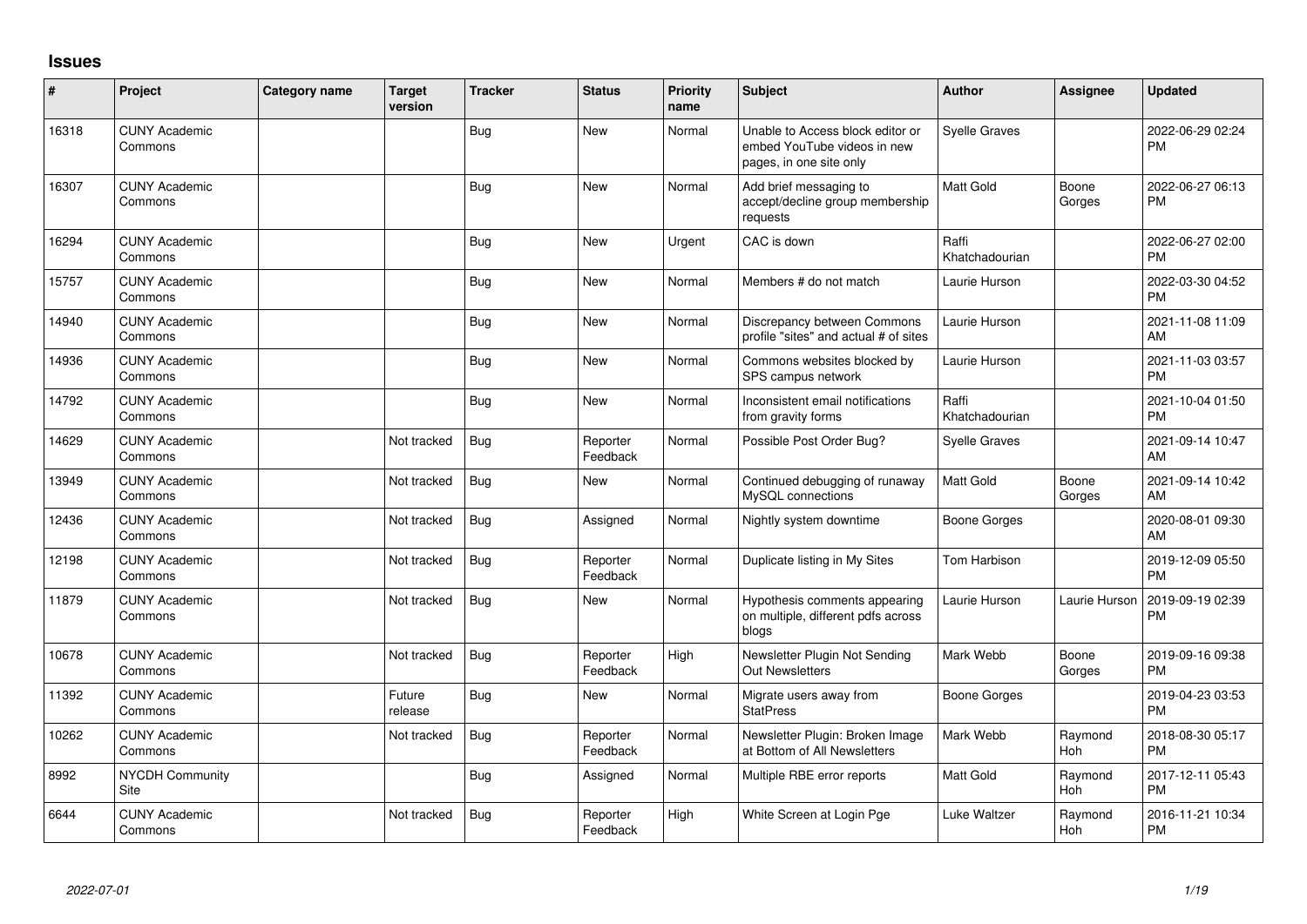| #     | Project                         | <b>Category name</b>       | <b>Target</b><br>version | <b>Tracker</b> | <b>Status</b>        | <b>Priority</b><br>name | <b>Subject</b>                                                                            | <b>Author</b>       | <b>Assignee</b>       | <b>Updated</b>                |
|-------|---------------------------------|----------------------------|--------------------------|----------------|----------------------|-------------------------|-------------------------------------------------------------------------------------------|---------------------|-----------------------|-------------------------------|
| 2618  | <b>NYCDH Community</b><br>Site  |                            |                          | Bug            | Assigned             | Low                     | Mark blogs as spam when created<br>by users marked as spam                                | Matt Gold           | Boone<br>Gorges       | 2013-06-09 11:38<br><b>PM</b> |
| 2576  | <b>NYCDH Community</b><br>Site  |                            |                          | Bug            | Hold                 | Low                     | Test Next Button in Javascript<br><b>Tutorial Under Activities</b>                        | Mark Newton         | Alex Gil              | 2013-05-18 02:55<br><b>PM</b> |
| 4972  | <b>CUNY Academic</b><br>Commons | Analytics                  | Not tracked              | Bug            | <b>New</b>           | Normal                  | <b>Newsletter Analytics</b>                                                               | Stephen Real        | <b>Matt Gold</b>      | 2015-12-09 12:54<br><b>PM</b> |
| 7022  | <b>CUNY Academic</b><br>Commons | Announcements              | Future<br>release        | Bug            | <b>New</b>           | Normal                  | Sitewide announcements should<br>be displayed on, and dismissable<br>from, mapped domains | <b>Boone Gorges</b> | Boone<br>Gorges       | 2018-03-22 10:18<br>AM        |
| 5691  | <b>CUNY Academic</b><br>Commons | <b>Blogs (BuddyPress)</b>  | Future<br>release        | Bug            | Assigned             | High                    | Differing numbers on Sites display                                                        | <b>Matt Gold</b>    | Raymond<br>Hoh        | 2016-06-13 01:37<br><b>PM</b> |
| 11243 | <b>CUNY Academic</b><br>Commons | BuddyPress (misc)          | Future<br>release        | Bug            | <b>New</b>           | Normal                  | Audit bp-custom.php                                                                       | Ravmond Hoh         | Raymond<br>Hoh        | 2022-04-26 11:59<br>AM        |
| 9060  | <b>CUNY Academic</b><br>Commons | Commons In A Box           | Not tracked              | <b>Bug</b>     | Hold                 | Normal                  | Problems with CBox image library<br>/ upload                                              | Lisa Rhody          | Raymond<br>Hoh        | 2018-01-10 03:26<br><b>PM</b> |
| 12438 | <b>CUNY Academic</b><br>Commons | Courses                    | Not tracked              | Bug            | <b>New</b>           | Normal                  | Site appearing twice                                                                      | Laurie Hurson       | Boone<br>Gorges       | 2020-02-18 01:34<br><b>PM</b> |
| 11556 | <b>CUNY Academic</b><br>Commons | Courses                    | Not tracked              | Bug            | Reporter<br>Feedback | Normal                  | Instructor name given in course<br>listing                                                | Tom Harbison        |                       | 2019-06-25 04:12<br><b>PM</b> |
| 16199 | <b>CUNY Academic</b><br>Commons | <b>Directories</b>         | 2.0.3                    | <b>Bug</b>     | <b>New</b>           | Normal                  | Removed "Semester" Filter from<br><b>Courses Directory</b>                                | Laurie Hurson       | Boone<br>Gorges       | 2022-06-29 11:32<br>AM        |
| 14496 | <b>CUNY Academic</b><br>Commons | Domain Mapping             | Future<br>release        | Bug            | <b>New</b>           | Normal                  | Mapped domain SSO uses<br>third-party cookies                                             | Raymond Hoh         | Raymond<br><b>Hoh</b> | 2021-05-24 04:03<br><b>PM</b> |
| 11971 | <b>CUNY Academic</b><br>Commons | <b>Email Notifications</b> | Future<br>release        | Bug            | Reporter<br>Feedback | Low                     | Pictures obscured in emailed post<br>notifications                                        | Marilyn Weber       | Raymond<br>Hoh        | 2019-11-21 01:14<br><b>PM</b> |
| 9979  | <b>CUNY Academic</b><br>Commons | <b>Email Notifications</b> | Not tracked              | <b>Bug</b>     | Reporter<br>Feedback | Normal                  | Reports of slow email activation<br>emails                                                | Matt Gold           | Boone<br>Gorges       | 2018-08-29 09:40<br><b>PM</b> |
| 6749  | <b>CUNY Academic</b><br>Commons | Events                     | Future<br>release        | Bug            | <b>New</b>           | Low                     | BPEO iCal request can trigger<br>very large number of DB queries                          | <b>Boone Gorges</b> | Raymond<br>Hoh        | 2016-11-15 10:09<br><b>PM</b> |
| 4438  | <b>CUNY Academic</b><br>Commons | Events                     | Future<br>release        | Bug            | Assigned             | Normal                  | Events Calendar - Export<br><b>Recurring Events</b>                                       | scott voth          | Daniel Jones          | 2016-05-23 04:25<br><b>PM</b> |
| 5317  | <b>CUNY Academic</b><br>Commons | Group Blogs                | Not tracked              | Bug            | Reporter<br>Feedback | Normal                  | Notifications of New Post Didn't<br>Come                                                  | Luke Waltzer        | Samantha<br>Raddatz   | 2016-03-21 10:41<br><b>PM</b> |
| 13457 | <b>CUNY Academic</b><br>Commons | Group Forums               | 2.0.3                    | Bug            | <b>New</b>           | High                    | Forum post not sending<br>notifications                                                   | Filipa Calado       | Raymond<br>Hoh        | 2022-06-29 11:32<br>AM        |
| 13328 | <b>CUNY Academic</b><br>Commons | Group Forums               | Not tracked              | Bug            | Reporter<br>Feedback | Normal                  | cross-posting in two related<br>groups                                                    | Marilyn Weber       | Raymond<br>Hoh        | 2020-09-15 10:39<br><b>PM</b> |
| 9835  | <b>CUNY Academic</b><br>Commons | Group Forums               | Future<br>release        | <b>Bug</b>     | Assigned             | Normal                  | add a "like" function?                                                                    | Marilyn Weber       | <b>Erik Trainer</b>   | 2018-06-05 01:49<br><b>PM</b> |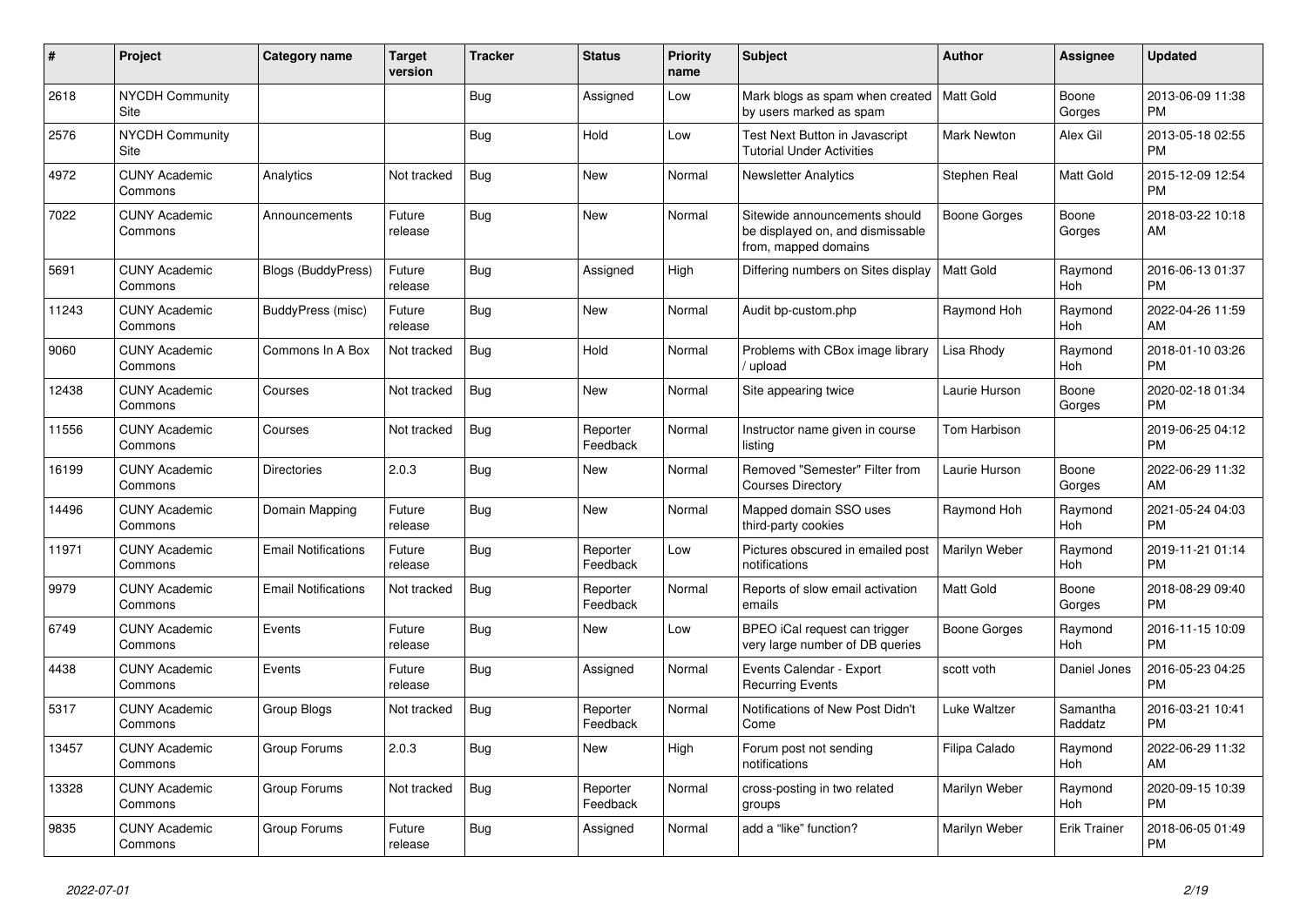| $\#$  | Project                         | <b>Category name</b>    | <b>Target</b><br>version | <b>Tracker</b> | <b>Status</b>        | <b>Priority</b><br>name | <b>Subject</b>                                                              | <b>Author</b>           | <b>Assignee</b> | <b>Updated</b>                |
|-------|---------------------------------|-------------------------|--------------------------|----------------|----------------------|-------------------------|-----------------------------------------------------------------------------|-------------------------|-----------------|-------------------------------|
| 7928  | <b>CUNY Academic</b><br>Commons | Group Forums            | Not tracked              | <b>Bug</b>     | New                  | Normal                  | Duplicate Forum post                                                        | Luke Waltzer            | Raymond<br>Hoh  | 2017-04-11 09:27<br><b>PM</b> |
| 5268  | <b>CUNY Academic</b><br>Commons | Group Forums            | Future<br>release        | Bug            | Assigned             | Normal                  | Long-time to post to multiple<br>groups                                     | Luke Waltzer            | Daniel Jones    | 2016-09-07 06:31<br><b>PM</b> |
| 3419  | <b>CUNY Academic</b><br>Commons | Group Invitations       | 1.6.14                   | Bug            | Testing<br>Required  | Normal                  | Neatening the display of<br>messages on group requests                      | Matt Gold               | Boone<br>Gorges | 2014-09-01 09:29<br><b>PM</b> |
| 6995  | <b>CUNY Academic</b><br>Commons | Home Page               | Not tracked              | Bug            | Assigned             | Normal                  | member filter on homepage not<br>workina                                    | Matt Gold               | Raymond<br>Hoh  | 2016-12-11 09:46<br><b>PM</b> |
| 4535  | <b>CUNY Academic</b><br>Commons | My Commons              | Future<br>release        | Bug            | New                  | Low                     | My Commons filter issue                                                     | scott voth              | Raymond<br>Hoh  | 2015-09-01 11:17<br>AM        |
| 8440  | <b>CUNY Academic</b><br>Commons | Onboarding              | Not tracked              | <b>Bug</b>     | New                  | Normal                  | Create Test Email Accounts for<br><b>Onboarding Project</b>                 | Stephen Real            | Stephen Real    | 2017-08-01 09:49<br><b>PM</b> |
| 15242 | <b>CUNY Academic</b><br>Commons | Performance             | Not tracked              | <b>Bug</b>     | Reporter<br>Feedback | Normal                  | Slugist site                                                                | Raffi<br>Khatchadourian | Boone<br>Gorges | 2022-02-07 11:14<br>AM        |
| 14908 | <b>CUNY Academic</b><br>Commons | Performance             |                          | <b>Bug</b>     | <b>New</b>           | Normal                  | Stale object cache on cdev                                                  | Raymond Hoh             | Boone<br>Gorges | 2021-12-07 09:45<br>AM        |
| 10794 | <b>CUNY Academic</b><br>Commons | Performance             | Not tracked              | Bug            | New                  | Normal                  | Memcached connection<br>occasionally breaks                                 | Boone Gorges            | Boone<br>Gorges | 2018-12-06 03:30<br><b>PM</b> |
| 5827  | <b>CUNY Academic</b><br>Commons | <b>Public Portfolio</b> | Future<br>release        | Bug            | Assigned             | Normal                  | Academic Interests square bracket<br>links not working                      | scott voth              | Chris Stein     | 2016-08-11 11:59<br><b>PM</b> |
| 16177 | <b>CUNY Academic</b><br>Commons | Reply By Email          |                          | Bug            | <b>New</b>           | Normal                  | Switch to Inbound mode for RBE                                              | Raymond Hoh             | Raymond<br>Hoh  | 2022-05-30 04:32<br><b>PM</b> |
| 13430 | <b>CUNY Academic</b><br>Commons | Reply By Email          | Not tracked              | Bug            | New                  | Normal                  | Delay in RBE                                                                | Luke Waltzer            | Raymond<br>Hoh  | 2020-10-13 11:16<br>AM        |
| 8991  | <b>CUNY Academic</b><br>Commons | Reply By Email          | Not tracked              | Bug            | Hold                 | Normal                  | RBE duplicate email message<br>issue                                        | Matt Gold               | Raymond<br>Hoh  | 2018-02-18 08:53<br><b>PM</b> |
| 6671  | <b>CUNY Academic</b><br>Commons | Reply By Email          | Not tracked              | Bug            | Assigned             | Normal                  | "Post too often" RBE error<br>message                                       | Matt Gold               | Raymond<br>Hoh  | 2016-11-11 09:55<br>AM        |
| 13331 | <b>CUNY Academic</b><br>Commons | Site cloning            | Future<br>release        | Bug            | <b>New</b>           | Normal                  | Combine Site Template and Clone<br>operations                               | Boone Gorges            | Jeremy Felt     | 2021-11-19 12:39<br><b>PM</b> |
| 7981  | <b>CUNY Academic</b><br>Commons | Social Paper            | Future<br>release        | Bug            | New                  | Normal                  | Social Paper comments should<br>not go to spam                              | Luke Waltzer            | Boone<br>Gorges | 2018-04-16 03:52<br><b>PM</b> |
| 7663  | <b>CUNY Academic</b><br>Commons | Social Paper            | Future<br>release        | <b>Bug</b>     | New                  | Normal                  | Social Paper notifications not<br>formatted correctly on secondary<br>sites | <b>Boone Gorges</b>     | Boone<br>Gorges | 2018-04-16 03:52<br><b>PM</b> |
| 5488  | <b>CUNY Academic</b><br>Commons | Social Paper            | Future<br>release        | <b>Bug</b>     | New                  | Normal                  | Add a "last edited by" field to<br>Social Paper group directories           | Boone Gorges            |                 | 2016-04-21 10:05<br><b>PM</b> |
| 5282  | <b>CUNY Academic</b><br>Commons | Social Paper            | Future<br>release        | <b>Bug</b>     | <b>New</b>           | Normal                  | Replying via email directs to paper<br>but not individual comment.          | Marilyn Weber           | Raymond<br>Hoh  | 2016-03-02 01:48<br><b>PM</b> |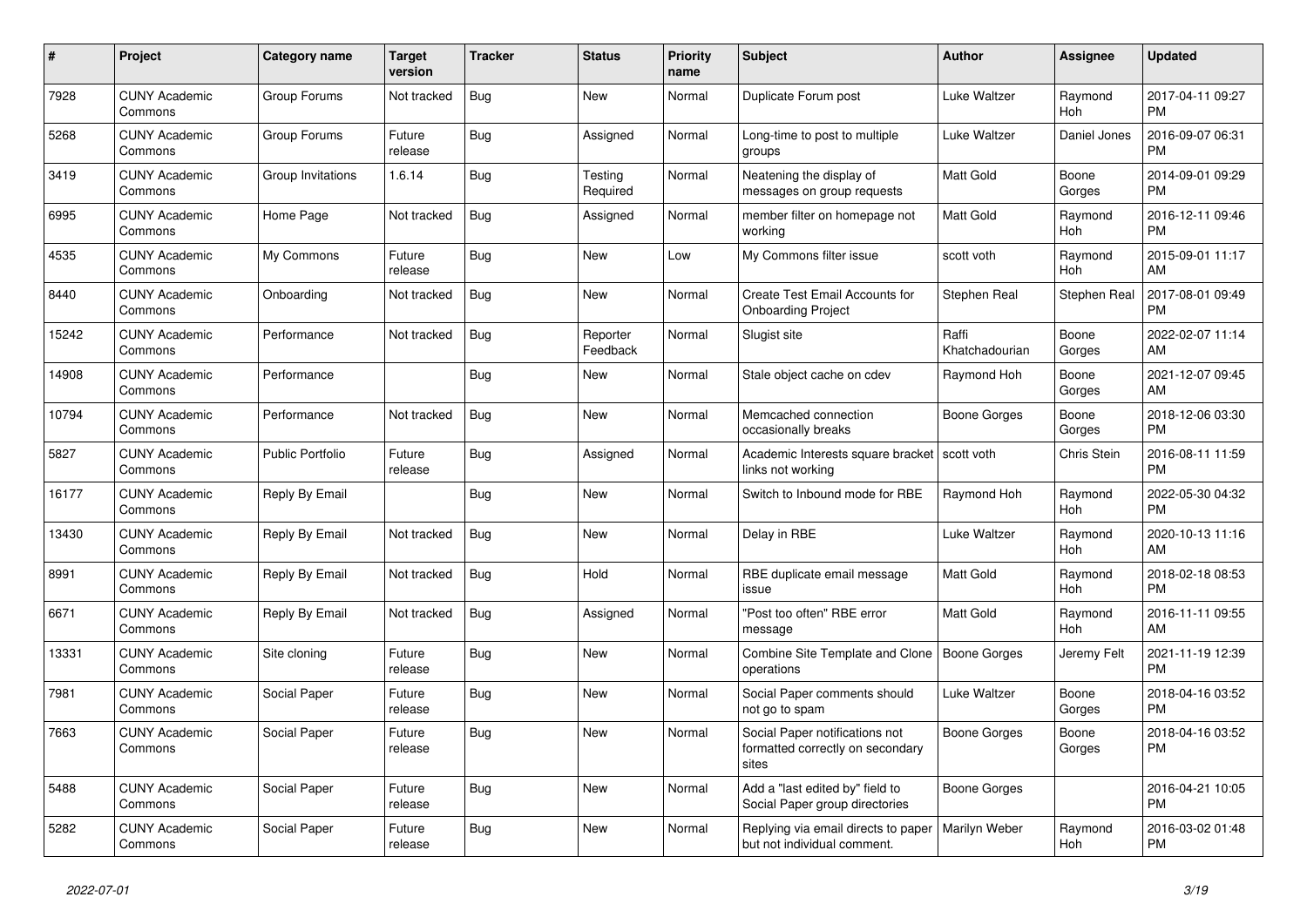| $\#$  | Project                         | Category name            | <b>Target</b><br>version | <b>Tracker</b> | <b>Status</b>        | <b>Priority</b><br>name | <b>Subject</b>                                                                                               | Author                  | Assignee              | <b>Updated</b>                |
|-------|---------------------------------|--------------------------|--------------------------|----------------|----------------------|-------------------------|--------------------------------------------------------------------------------------------------------------|-------------------------|-----------------------|-------------------------------|
| 4661  | <b>CUNY Academic</b><br>Commons | User Experience          | Future<br>release        | Bug            | Assigned             | Normal                  | <b>Simplify Events text</b>                                                                                  | <b>Matt Gold</b>        | Samantha<br>Raddatz   | 2015-10-02 09:06<br><b>PM</b> |
| 8675  | <b>CUNY Academic</b><br>Commons | User Onboarding          | Future<br>release        | Bug            | Reporter<br>Feedback | Low                     | Add new User search screen calls<br>for the input of email address but<br>doesn't work with one              | Paul Hebert             | Boone<br>Gorges       | 2017-10-11 11:17<br>AM        |
| 14483 | <b>CUNY Academic</b><br>Commons | WordPress - Media        | Not tracked              | <b>Bug</b>     | Reporter<br>Feedback | Normal                  | Wordpress PDF Embed Stopped<br>Working after JITP Media Clone                                                | Patrick DeDauw          | Boone<br>Gorges       | 2021-05-20 01:51<br><b>PM</b> |
| 16255 | <b>CUNY Academic</b><br>Commons | WordPress (misc)         |                          | Bug            | <b>New</b>           | Normal                  | Need to define 'MULTISITE'<br>constant in wp-config.php                                                      | Raymond Hoh             |                       | 2022-06-19 09:31<br>AM        |
| 16245 | <b>CUNY Academic</b><br>Commons | WordPress (misc)         |                          | Bug            | Reporter<br>Feedback | Normal                  | Save Button missing on<br>WordPress Profile page                                                             | scott voth              | Raymond<br>Hoh        | 2022-06-16 03:09<br><b>PM</b> |
| 14113 | <b>CUNY Academic</b><br>Commons | WordPress (misc)         | Future<br>release        | Bug            | Hold                 | Normal                  | Block Editor Not Working on this<br>page - Json error                                                        | scott voth              | Boone<br>Gorges       | 2021-03-05 11:01<br>AM        |
| 11024 | <b>CUNY Academic</b><br>Commons | WordPress (misc)         | Future<br>release        | Bug            | <b>New</b>           | Normal                  | Subsites should not show "you<br>should update your .htaccess<br>now" notice after permalink setting<br>save | <b>Boone Gorges</b>     |                       | 2019-01-28 01:35<br><b>PM</b> |
| 10040 | <b>CUNY Academic</b><br>Commons | WordPress (misc)         | Not tracked              | Bug            | Reporter<br>Feedback | Normal                  | User doesn't see full list of themes                                                                         | <b>Matt Gold</b>        | Boone<br>Gorges       | 2018-07-25 10:12<br>AM        |
| 9346  | <b>CUNY Academic</b><br>Commons | WordPress (misc)         | Not tracked              | <b>Bug</b>     | <b>New</b>           | Normal                  | Clone cetls.bmcc.cuny.edu for<br>development                                                                 | Owen Roberts            | Raymond<br>Hoh        | 2018-03-06 05:35<br><b>PM</b> |
| 6755  | <b>CUNY Academic</b><br>Commons | WordPress (misc)         | Future<br>release        | Bug            | <b>New</b>           | Normal                  | Cannot Deactivate Plugin                                                                                     | Laura Kane              |                       | 2016-11-16 01:12<br><b>PM</b> |
| 4388  | <b>CUNY Academic</b><br>Commons | WordPress (misc)         | Future<br>release        | Bug            | Assigned             | Normal                  | Repeated request for<br>authentication.                                                                      | Alice.Lynn<br>McMichael | Raymond<br>Hoh        | 2015-08-11 07:35<br><b>PM</b> |
| 2167  | <b>CUNY Academic</b><br>Commons | WordPress (misc)         | Future<br>release        | <b>Bug</b>     | Assigned             | Normal                  | CAC-Livestream Plugin Issues                                                                                 | Michael Smith           | Dominic<br>Giglio     | 2015-01-02 03:06<br><b>PM</b> |
| 16319 | <b>CUNY Academic</b><br>Commons | <b>WordPress Plugins</b> | 2.0.3                    | Bug            | New                  | Normal                  | Request for Events Calendar Pro<br>5.14.2 update                                                             | Raymond Hoh             | Raymond<br>Hoh        | 2022-06-29 03:24<br><b>PM</b> |
| 11649 | <b>CUNY Academic</b><br>Commons | <b>WordPress Plugins</b> | 2.0.3                    | Bug            | In Progress          | Normal                  | CC license displayed on every<br>page                                                                        | Gina Cherry             | Raymond<br><b>Hoh</b> | 2022-06-29 11:32<br>AM        |
| 15516 | <b>CUNY Academic</b><br>Commons | <b>WordPress Plugins</b> |                          | Bug            | Reporter<br>Feedback | Normal                  | Can't publish or save draft of post<br>on wordpress.com                                                      | Raffi<br>Khatchadourian | Raymond<br>Hoh        | 2022-03-02 05:52<br><b>PM</b> |
| 14987 | <b>CUNY Academic</b><br>Commons | <b>WordPress Plugins</b> | Future<br>release        | <b>Bug</b>     | <b>New</b>           | Normal                  | Elementor update causes<br>database freeze-up                                                                | <b>Boone Gorges</b>     | Boone<br>Gorges       | 2021-11-29 12:02<br><b>PM</b> |
| 12573 | <b>CUNY Academic</b><br>Commons | <b>WordPress Plugins</b> | Future<br>release        | Bug            | <b>New</b>           | Normal                  | <b>CommentPress Core Issues</b>                                                                              | scott voth              |                       | 2020-03-24 04:32<br><b>PM</b> |
| 11415 | <b>CUNY Academic</b><br>Commons | <b>WordPress Plugins</b> | Not tracked              | <b>Bug</b>     | Reporter<br>Feedback | Normal                  | <b>Blog Subscriptions in Jetpack</b>                                                                         | Laurie Hurson           |                       | 2019-05-14 10:34<br>AM        |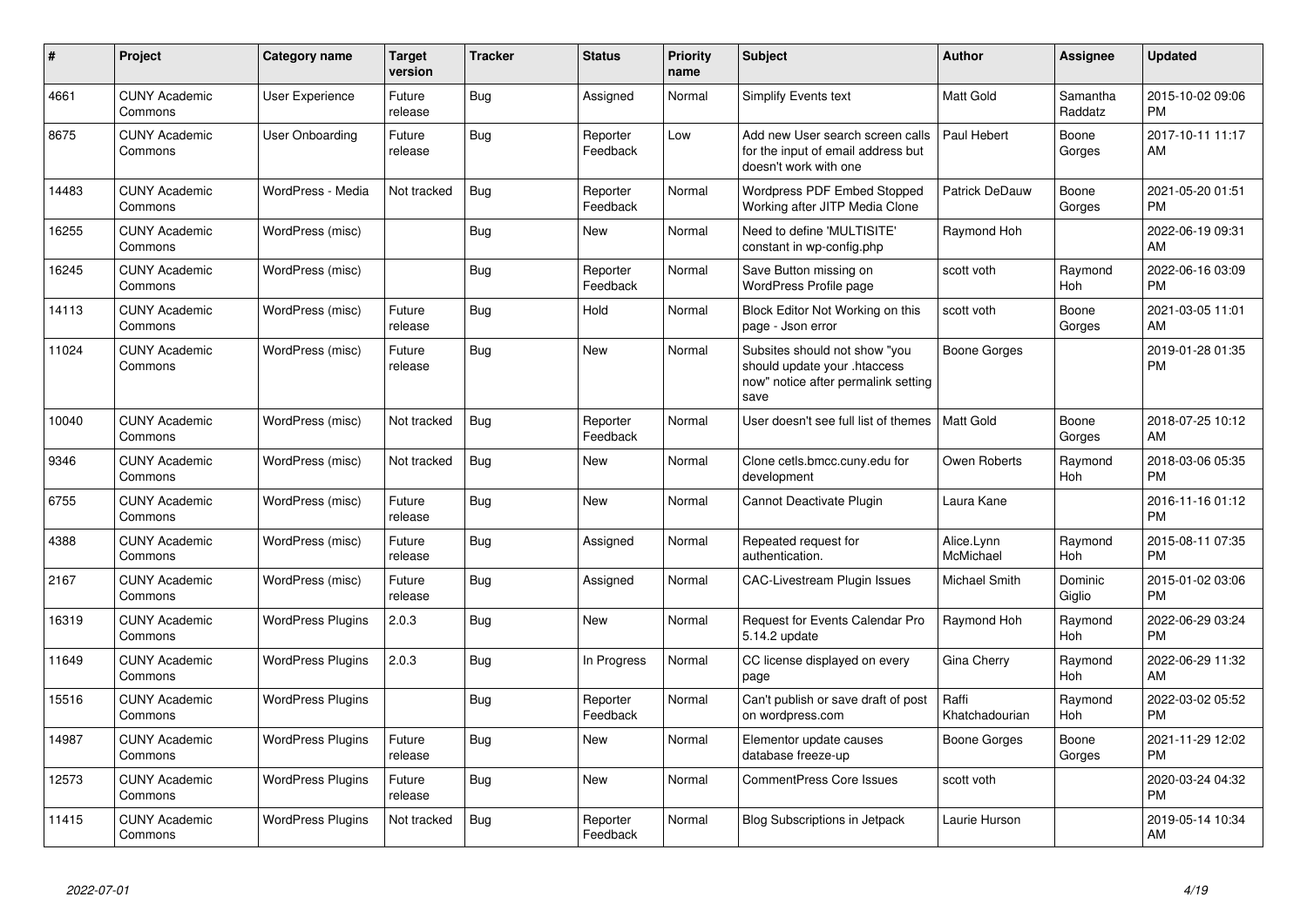| #     | Project                                                                 | <b>Category name</b>     | <b>Target</b><br>version | <b>Tracker</b> | <b>Status</b>        | Priority<br>name | <b>Subject</b>                                                                                | Author                  | <b>Assignee</b>     | <b>Updated</b>                |
|-------|-------------------------------------------------------------------------|--------------------------|--------------------------|----------------|----------------------|------------------|-----------------------------------------------------------------------------------------------|-------------------------|---------------------|-------------------------------|
| 11120 | <b>CUNY Academic</b><br>Commons                                         | <b>WordPress Plugins</b> | Not tracked              | <b>Bug</b>     | Reporter<br>Feedback | Normal           | Events Manager Events Not<br>Showing Up                                                       | Mark Webb               |                     | 2019-02-27 04:10<br>PM.       |
| 9926  | <b>CUNY Academic</b><br>Commons                                         | <b>WordPress Plugins</b> | Future<br>release        | <b>Bug</b>     | New                  | Normal           | twitter-mentions-as-comments<br>cron jobs can run long                                        | <b>Boone Gorges</b>     | Boone<br>Gorges     | 2018-10-24 12:34<br><b>PM</b> |
| 9289  | <b>CUNY Academic</b><br>Commons                                         | <b>WordPress Plugins</b> | Future<br>release        | <b>Bug</b>     | Reporter<br>Feedback | Normal           | Email Users Plugin                                                                            | Laurie Hurson           | Boone<br>Gorges     | 2018-10-24 12:34<br><b>PM</b> |
| 9515  | <b>CUNY Academic</b><br>Commons                                         | <b>WordPress Plugins</b> | Not tracked              | Bug            | Reporter<br>Feedback | Normal           | Text to Speech plugin - "More<br>Slowly" checkbox not working                                 | scott voth              | Boone<br>Gorges     | 2018-06-13 02:26<br><b>PM</b> |
| 6356  | <b>CUNY Academic</b><br>Commons                                         | <b>WordPress Plugins</b> | Future<br>release        | Bug            | Reporter<br>Feedback | Low              | Should Subscribe2 be<br>deprecated?                                                           | Luke Waltzer            |                     | 2017-03-20 12:20<br><b>PM</b> |
| 3939  | <b>CUNY Academic</b><br>Commons                                         | <b>WordPress Plugins</b> | Future<br>release        | Bug            | Hold                 | Normal           | Activity stream support for<br>Co-Authors Plus plugin                                         | Raymond Hoh             | Raymond<br>Hoh      | 2015-11-09 06:13<br><b>PM</b> |
| 3691  | <b>CUNY Academic</b><br>Commons                                         | <b>WordPress Plugins</b> | Future<br>release        | Bug            | <b>New</b>           | Normal           | <b>WPMU Domain Mapping</b><br>Debugging on cdev                                               | Raymond Hoh             | Matt Gold           | 2014-12-12 09:04<br>AM        |
| 12360 | <b>CUNY Academic</b><br>Commons                                         | <b>WordPress Themes</b>  | Not tracked              | <b>Bug</b>     | Reporter<br>Feedback | Normal           | site just says "DANTE We are<br>currently in maintenance mode,<br>please check back shortly." | Marilyn Weber           |                     | 2020-02-04 12:13<br><b>PM</b> |
| 10769 | <b>CUNY Academic</b><br>Commons                                         | <b>WordPress Themes</b>  | Not tracked              | Bug            | Reporter<br>Feedback | Normal           | 2011 Theme Sidebar                                                                            | Mark Webb               |                     | 2018-12-04 04:09<br><b>PM</b> |
| 15613 | <b>CUNY Academic</b><br>Commons                                         |                          | 2.0.3                    | Feature        | Reporter<br>Feedback | Normal           | Adding "Passster" plugin                                                                      | Laurie Hurson           |                     | 2022-06-29 11:32<br>AM        |
| 16290 | <b>CUNY Academic</b><br>Commons                                         |                          |                          | Feature        | Reporter<br>Feedback | Normal           | Add Table Of Contents Block<br>plug-in                                                        | Raffi<br>Khatchadourian |                     | 2022-06-24 10:26<br>AM        |
| 15883 | <b>CUNY Academic</b><br>Commons                                         |                          | 2.1.0                    | Feature        | New                  | Normal           | Release BPGES update                                                                          | Boone Gorges            | Boone<br>Gorges     | 2022-05-26 10:39<br>AM        |
| 16092 | <b>CUNY Academic</b><br>Commons                                         |                          | Future<br>release        | Feature        | Hold                 | Normal           | Don't show main site in Site<br>search results                                                | Boone Gorges            | Boone<br>Gorges     | 2022-05-17 03:12<br><b>PM</b> |
| 15923 | <b>CUNY Academic</b><br>Commons                                         |                          | Not tracked              | Feature        | Reporter<br>Feedback | Normal           | <b>Bellows Plugin Adjustments</b>                                                             | Laurie Hurson           |                     | 2022-04-20 10:10<br>AM        |
| 14394 | <b>CUNY Academic</b><br>Commons                                         |                          | Not tracked              | Feature        | New                  | Normal           | Commons News Site - redesign                                                                  | scott voth              | scott voth          | 2021-09-14 10:46<br>AM        |
| 13912 | <b>CUNY Academic</b><br>Commons                                         |                          | Not tracked              | Feature        | Hold                 | Low              | posting "missed schedule"                                                                     | Marilyn Weber           |                     | 2021-02-23 10:46<br>AM        |
| 11968 | JustPublics@365<br>MediaCamp                                            |                          |                          | Feature        | New                  | Normal           | Nanoscience Retractable Display<br>Unit                                                       | Donald Cherry           | Bonnie<br>Eissner   | 2021-02-19 08:50<br>AM        |
| 12911 | <b>CUNY Academic</b><br>Commons                                         |                          | Not tracked              | Feature        | New                  | Normal           | Block access to xmlrpc.php based<br>on User-Agent                                             | Boone Gorges            | Boone<br>Gorges     | 2020-06-09 05:12<br><b>PM</b> |
| 12062 | AD/O365 Transition<br>from NonMatric to<br><b>Matriculated Students</b> |                          |                          | Feature        | In Progress          | Normal           | create solution and console<br>project                                                        | Emilio Rodriguez        | Emilio<br>Rodriguez | 2019-11-12 03:56<br><b>PM</b> |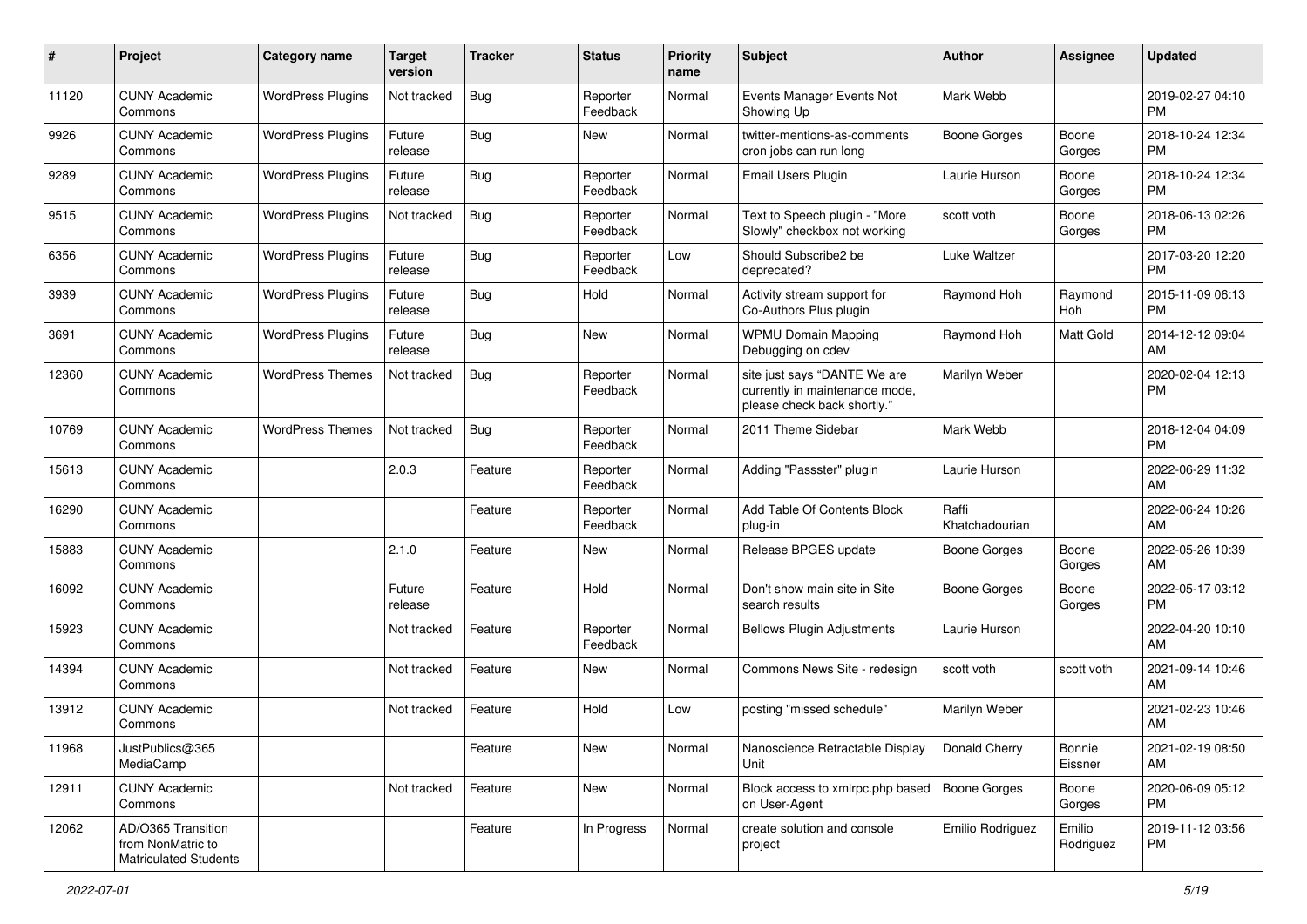| #     | Project                         | Category name             | <b>Target</b><br>version | Tracker | <b>Status</b>        | <b>Priority</b><br>name | <b>Subject</b>                                                                                                                               | Author                 | Assignee            | <b>Updated</b>                |
|-------|---------------------------------|---------------------------|--------------------------|---------|----------------------|-------------------------|----------------------------------------------------------------------------------------------------------------------------------------------|------------------------|---------------------|-------------------------------|
| 11517 | <b>CUNY Academic</b><br>Commons |                           | Not tracked              | Feature | Assigned             | Normal                  | wp-accessibility plugin should not<br>strip 'target=" blank" by default                                                                      | <b>Boone Gorges</b>    | Laurie Hurson       | 2019-09-24 09:57<br>AM        |
| 11131 | <b>CUNY Academic</b><br>Commons |                           | Future<br>release        | Feature | Reporter<br>Feedback | Normal                  | Image Annotation Plugins                                                                                                                     | Laurie Hurson          |                     | 2019-02-26 11:33<br>AM        |
| 10368 | <b>CUNY Academic</b><br>Commons |                           | Future<br>release        | Feature | Assigned             | Normal                  | Use ORCID data to populate<br>academic profile page                                                                                          | Stephen Francoeur      | Boone<br>Gorges     | 2018-09-25 01:53<br><b>PM</b> |
| 9908  | <b>CUNY Academic</b><br>Commons |                           | Not tracked              | Feature | <b>New</b>           | Normal                  | Is it possible to send email<br>updates to users (or an email<br>address not on the list) for only a<br>single page AFTER being<br>prompted? | <b>Michael Shields</b> | scott voth          | 2018-06-11 01:34<br><b>PM</b> |
| 8837  | <b>CUNY Academic</b><br>Commons |                           | Not tracked              | Feature | Assigned             | Normal                  | Create a form to request info from<br>people requesting premium<br>themes and plugins                                                        | Matt Gold              | Marilyn<br>Weber    | 2017-11-14 03:35<br><b>PM</b> |
| 7828  | <b>CUNY Academic</b><br>Commons |                           | Not tracked              | Feature | Assigned             | Normal                  | Theme Assessment 2017                                                                                                                        | Margaret Galvan        | Margaret<br>Galvan  | 2017-05-02 10:41<br><b>PM</b> |
| 2571  | <b>NYCDH Community</b><br>Site  |                           |                          | Feature | Assigned             | Normal                  | Add Google custom search box to<br>homepage                                                                                                  | <b>Mark Newton</b>     | Raymond<br>Hoh      | 2013-05-18 07:49<br><b>PM</b> |
| 2574  | <b>NYCDH Community</b><br>Site  |                           |                          | Feature | Assigned             | Normal                  | Add Way to Upload Files to<br>Groups                                                                                                         | <b>Mark Newton</b>     | Raymond<br>Hoh      | 2013-05-18 07:46<br><b>PM</b> |
| 2573  | <b>NYCDH Community</b><br>Site  |                           |                          | Feature | Reporter<br>Feedback | Normal                  | Add dh_nyc twitter list feed to site                                                                                                         | <b>Mark Newton</b>     | Matt Gold           | 2013-05-16 11:42<br><b>PM</b> |
| 2577  | <b>NYCDH Community</b><br>Site  |                           |                          | Feature | Assigned             | Low                     | Investigate Potential to Add Links<br>to the Forum                                                                                           | <b>Mark Newton</b>     | Alex Gil            | 2013-05-16 09:40<br><b>PM</b> |
| 8900  | <b>CUNY Academic</b><br>Commons | Accessibility             | Future<br>release        | Feature | Assigned             | Normal                  | Look into tools to enforce<br>accessibility in WP environment                                                                                | Matt Gold              | Boone<br>Gorges     | 2022-04-26 11:59<br>AM        |
| 8901  | <b>CUNY Academic</b><br>Commons | Accessibility             | Future<br>release        | Feature | Assigned             | Normal                  | Theme analysis for accessibility                                                                                                             | Matt Gold              | Boone<br>Gorges     | 2022-04-26 11:59<br>AM        |
| 5581  | <b>CUNY Academic</b><br>Commons | Analytics                 | Future<br>release        | Feature | Assigned             | Normal                  | Explore alternatives to Google<br>Analytics                                                                                                  | Matt Gold              | Valerie<br>Townsend | 2020-04-17 03:12<br><b>PM</b> |
| 5679  | <b>CUNY Academic</b><br>Commons | Analytics                 | Not tracked              | Feature | <b>New</b>           | Normal                  | Logged In Users for GA                                                                                                                       | Valerie Townsend       | Valerie<br>Townsend | 2016-06-11 09:49<br>AM        |
| 1460  | <b>CUNY Academic</b><br>Commons | Analytics                 | Future<br>release        | Feature | Assigned             | Normal                  | <b>Update System Report</b>                                                                                                                  | <b>Brian Foote</b>     | Boone<br>Gorges     | 2015-11-09 06:13<br><b>PM</b> |
| 4635  | <b>CUNY Academic</b><br>Commons | Authentication            | Future<br>release        | Feature | New                  | Normal                  | Allow non-WP authentication                                                                                                                  | <b>Boone Gorges</b>    | Sonja Leix          | 2019-03-01 02:05<br><b>PM</b> |
| 9720  | <b>CUNY Academic</b><br>Commons | Authentication            | Future<br>release        | Feature | New                  | Normal                  | The Commons should be an<br>oAuth provider                                                                                                   | <b>Boone Gorges</b>    |                     | 2019-03-01 02:04<br><b>PM</b> |
| 8835  | <b>CUNY Academic</b><br>Commons | <b>Blogs (BuddyPress)</b> | Future<br>release        | Feature | New                  | Normal                  | Extend cuny.is shortlinks to sites                                                                                                           | Luke Waltzer           | Boone<br>Gorges     | 2022-04-26 11:59<br>AM        |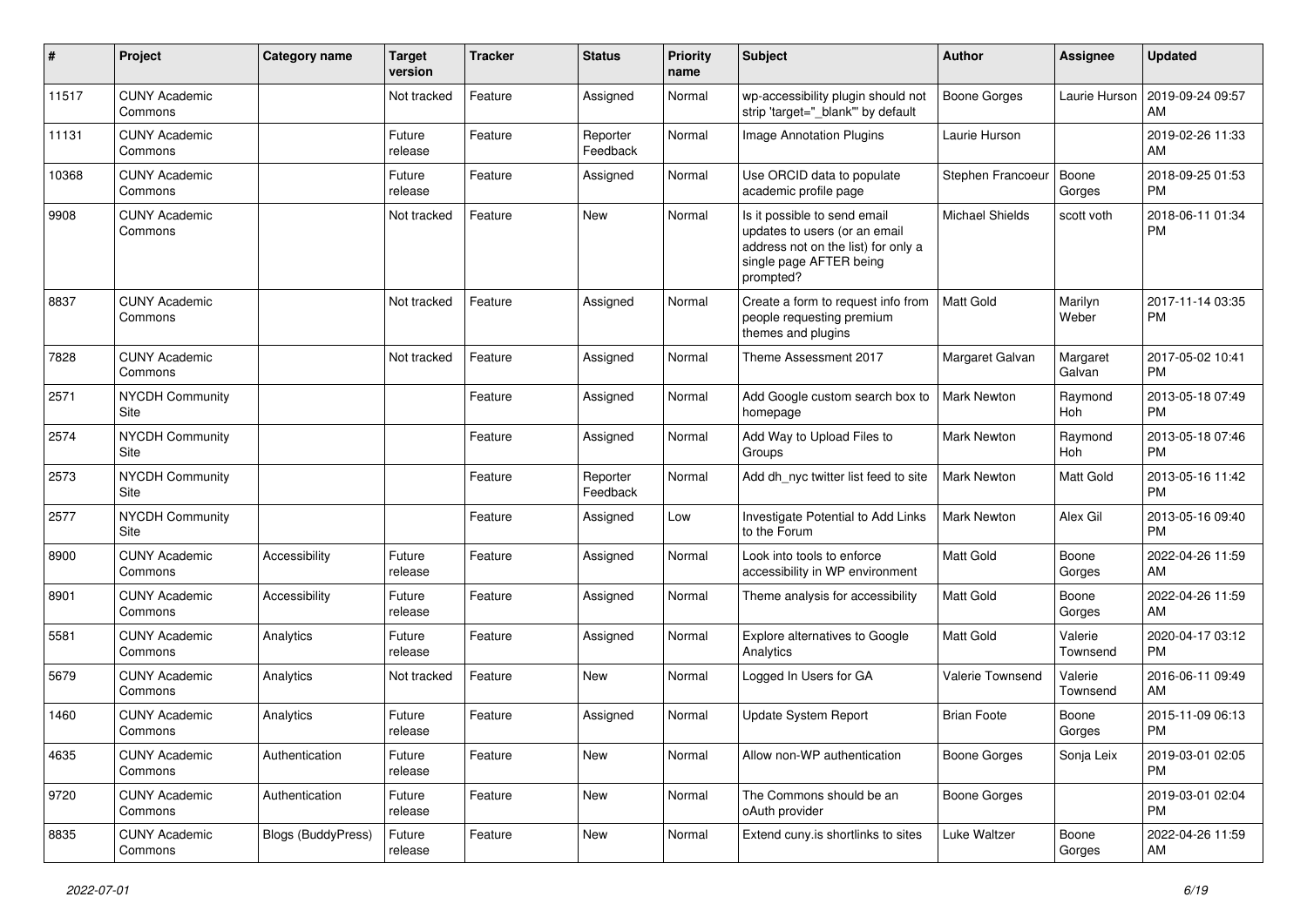| #    | <b>Project</b>                  | <b>Category name</b>     | <b>Target</b><br>version | <b>Tracker</b> | <b>Status</b> | <b>Priority</b><br>name | <b>Subject</b>                                                       | <b>Author</b>       | Assignee            | <b>Updated</b>                |
|------|---------------------------------|--------------------------|--------------------------|----------------|---------------|-------------------------|----------------------------------------------------------------------|---------------------|---------------------|-------------------------------|
| 8836 | <b>CUNY Academic</b><br>Commons | Blogs (BuddyPress)       | Future<br>release        | Feature        | Assigned      | Normal                  | Redesign site launch process                                         | <b>Matt Gold</b>    | Boone<br>Gorges     | 2019-10-03 02:49<br><b>PM</b> |
| 6078 | <b>CUNY Academic</b><br>Commons | Blogs (BuddyPress)       | Future<br>release        | Feature        | New           | Normal                  | <b>Explore Adding Network Blog</b><br>Metadata Plugin                | Luke Waltzer        | Luke Waltzer        | 2016-10-11 10:29<br><b>PM</b> |
| 1423 | <b>CUNY Academic</b><br>Commons | BuddyPress (misc)        | Future<br>release        | Feature        | Assigned      | Low                     | Show an avatar for pingback<br>comment activity items                | Boone Gorges        | <b>Tahir Butt</b>   | 2016-10-24 12:03<br><b>PM</b> |
| 554  | <b>CUNY Academic</b><br>Commons | BuddyPress (misc)        | Future<br>release        | Feature        | Assigned      | Normal                  | Add Trackback notifications to<br>site-wide activity feed            | Matt Gold           | Boone<br>Gorges     | 2015-11-09 06:19<br><b>PM</b> |
| 2325 | <b>CUNY Academic</b><br>Commons | BuddyPress (misc)        | Future<br>release        | Feature        | Assigned      | Low                     | Profile should have separate fields<br>for first/last names          | local admin         | Boone<br>Gorges     | 2015-11-09 06:09<br><b>PM</b> |
| 310  | <b>CUNY Academic</b><br>Commons | BuddyPress (misc)        | Future<br>release        | Feature        | Assigned      | Low                     | <b>Friend Request Email</b>                                          | Matt Gold           | Samantha<br>Raddatz | 2015-11-09 05:08<br><b>PM</b> |
| 599  | <b>CUNY Academic</b><br>Commons | BuddyPress (misc)        | Future<br>release        | Feature        | Assigned      | Normal                  | Consider adding rating plugins for<br><b>BuddyPress/BBPress</b>      | <b>Matt Gold</b>    | Boone<br>Gorges     | 2011-08-22 06:50<br><b>PM</b> |
| 635  | <b>CUNY Academic</b><br>Commons | BuddyPress (misc)        | Future<br>release        | Feature        | Assigned      | Normal                  | Big Blue Button -<br>Videoconferencing in Groups and<br><b>Blogs</b> | <b>Matt Gold</b>    | Boone<br>Gorges     | 2011-03-14 03:24<br><b>PM</b> |
| 500  | <b>CUNY Academic</b><br>Commons | <b>BuddyPress (misc)</b> | Future<br>release        | Feature        | Assigned      | Normal                  | <b>Export Group Data</b>                                             | <b>Matt Gold</b>    | Boone<br>Gorges     | 2010-12-19 12:09<br><b>PM</b> |
| 435  | <b>CUNY Academic</b><br>Commons | BuddyPress (misc)        | Future<br>release        | Feature        | Assigned      | Normal                  | Include Avatar Images in Forum<br><b>Post Notification Emails</b>    | <b>Matt Gold</b>    | Boone<br>Gorges     | 2010-12-08 12:40<br><b>PM</b> |
| 377  | <b>CUNY Academic</b><br>Commons | BuddyPress (misc)        | Future<br>release        | Feature        | Assigned      | Normal                  | Like buttons                                                         | Matt Gold           | Boone<br>Gorges     | 2010-11-16 05:13<br><b>PM</b> |
| 58   | <b>CUNY Academic</b><br>Commons | BuddyPress (misc)        | Future<br>release        | Feature        | Assigned      | Low                     | Make member search sortable by<br>last name                          | Roberta Brody       | Boone<br>Gorges     | 2010-08-26 02:38<br><b>PM</b> |
| 6389 | <b>CUNY Academic</b><br>Commons | <b>BuddyPress Docs</b>   | Future<br>release        | Feature        | <b>New</b>    | Low                     | <b>Make Discussion Area Visible</b><br>When Editing a Doc            | Luke Waltzer        | Boone<br>Gorges     | 2016-10-21 04:16<br><b>PM</b> |
| 1417 | <b>CUNY Academic</b><br>Commons | <b>BuddyPress Docs</b>   | Future<br>release        | Feature        | Assigned      | Low                     | Bulk actions for BuddyPress Docs                                     | Boone Gorges        | Boone<br>Gorges     | 2016-10-17 10:41<br><b>PM</b> |
| 2523 | <b>CUNY Academic</b><br>Commons | <b>BuddyPress Docs</b>   | Future<br>release        | Feature        | Assigned      | Normal                  | Allow Users to Upload Images to<br><b>BP</b> Docs                    | <b>Matt Gold</b>    | Boone<br>Gorges     | 2015-11-09 06:14<br><b>PM</b> |
| 1744 | <b>CUNY Academic</b><br>Commons | <b>BuddyPress Docs</b>   | Future<br>release        | Feature        | Assigned      | Normal                  | Spreadsheet-style Docs                                               | Boone Gorges        | Boone<br>Gorges     | 2015-11-09 06:13<br><b>PM</b> |
| 519  | <b>CUNY Academic</b><br>Commons | <b>BuddyPress Docs</b>   | Future<br>release        | Feature        | Assigned      | Low                     | TOC for individual docs - for new<br>BP "wiki-like" plugin           | scott voth          | Boone<br>Gorges     | 2015-11-09 05:54<br><b>PM</b> |
| 1422 | <b>CUNY Academic</b><br>Commons | <b>BuddyPress Docs</b>   | Future<br>release        | Feature        | Assigned      | Normal                  | Make "created Doc" activity icons<br>non-mini                        | Boone Gorges        | Boone<br>Gorges     | 2015-11-09 05:48<br><b>PM</b> |
| 618  | <b>CUNY Academic</b><br>Commons | <b>BuddyPress Docs</b>   | Future<br>release        | Feature        | Assigned      | Normal                  | BuddyPress Docs: export formats                                      | <b>Boone Gorges</b> | Boone<br>Gorges     | 2015-11-09 05:38<br><b>PM</b> |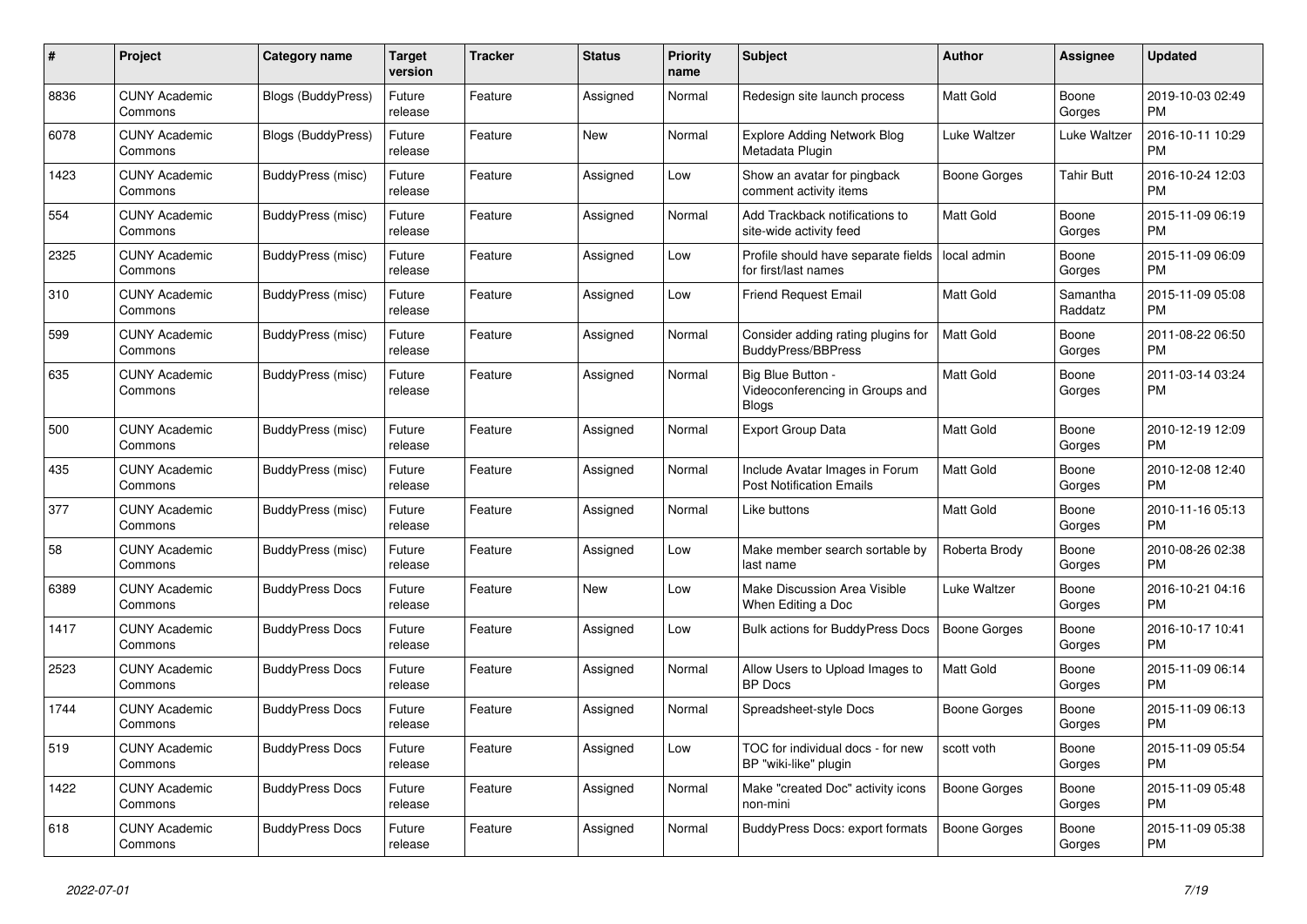| #     | <b>Project</b>                  | Category name              | <b>Target</b><br>version | <b>Tracker</b> | <b>Status</b>        | <b>Priority</b><br>name | <b>Subject</b>                                                                      | <b>Author</b>           | Assignee           | <b>Updated</b>                |
|-------|---------------------------------|----------------------------|--------------------------|----------------|----------------------|-------------------------|-------------------------------------------------------------------------------------|-------------------------|--------------------|-------------------------------|
| 13466 | <b>CUNY Academic</b><br>Commons | Cavalcade                  | Future<br>release        | Feature        | <b>New</b>           | Normal                  | Automated cleanup for duplicate<br>Cavalcade tasks                                  | Boone Gorges            | Boone<br>Gorges    | 2020-10-13 05:24<br><b>PM</b> |
| 10226 | <b>CUNY Academic</b><br>Commons | Courses                    | Future<br>release        | Feature        | <b>New</b>           | Normal                  | Add "My Courses" to drop down<br>list                                               | scott voth              | Boone<br>Gorges    | 2021-11-19 12:42<br><b>PM</b> |
| 11789 | <b>CUNY Academic</b><br>Commons | Courses                    | Future<br>release        | Feature        | <b>New</b>           | Normal                  | Ability to remove item from<br>Courses list                                         | Laurie Hurson           | Sonja Leix         | 2019-09-24 12:28<br><b>PM</b> |
| 9420  | <b>CUNY Academic</b><br>Commons | cuny.is                    | Not tracked              | Feature        | New                  | Normal                  | Request for http://cuny.is/streams                                                  | Raffi<br>Khatchadourian | Marilyn<br>Weber   | 2018-04-02 10:08<br>AM        |
| 8902  | <b>CUNY Academic</b><br>Commons | Design                     | Not tracked              | Feature        | Assigned             | Normal                  | Report back on research on<br><b>BuddyPress themes</b>                              | <b>Matt Gold</b>        | Michael Smith      | 2017-11-10 12:31<br><b>PM</b> |
| 2754  | <b>CUNY Academic</b><br>Commons | Design                     | Future<br>release        | Feature        | Assigned             | Normal                  | Determine strategy for CAC logo<br>handling in top header                           | Micki Kaufman           | <b>Chris Stein</b> | 2015-01-05 08:53<br><b>PM</b> |
| 1167  | <b>CUNY Academic</b><br>Commons | <b>Email Invitations</b>   | Future<br>release        | Feature        | <b>New</b>           | Low                     | Allow email invitations to be resent                                                | Boone Gorges            | Boone<br>Gorges    | 2015-11-12 12:53<br>AM        |
| 1165  | <b>CUNY Academic</b><br>Commons | <b>Email Invitations</b>   | Future<br>release        | Feature        | Assigned             | Low                     | Allow saved lists of invitees under<br><b>Send Invites</b>                          | <b>Boone Gorges</b>     | Boone<br>Gorges    | 2015-11-09 06:03<br><b>PM</b> |
| 1166  | <b>CUNY Academic</b><br>Commons | <b>Email Invitations</b>   | Future<br>release        | Feature        | New                  | Low                     | Better organizational tools for Sent<br>Invites                                     | Boone Gorges            | Boone<br>Gorges    | 2015-11-09 06:02<br><b>PM</b> |
| 15604 | <b>CUNY Academic</b><br>Commons | <b>Email Notifications</b> | Future<br>release        | Feature        | Assigned             | Normal                  | Restructure Commons Group<br>Digest Email Messages                                  | <b>Matt Gold</b>        | Boone<br>Gorges    | 2022-05-26 10:45<br>AM        |
| 12042 | <b>CUNY Academic</b><br>Commons | <b>Email Notifications</b> | Future<br>release        | Feature        | New                  | Normal                  | Improved error logging for BPGES<br>send queue                                      | Boone Gorges            | Boone<br>Gorges    | 2021-11-19 12:25<br><b>PM</b> |
| 5992  | <b>CUNY Academic</b><br>Commons | <b>Email Notifications</b> | Future<br>release        | Feature        | New                  | Normal                  | Changing the From line of<br>autogenerated blog emails                              | Marilyn Weber           |                    | 2018-09-27 05:19<br><b>PM</b> |
| 333   | <b>CUNY Academic</b><br>Commons | <b>Email Notifications</b> | Future<br>release        | Feature        | Assigned             | Low                     | Delay Forum Notification Email<br>Delivery Until After Editing Period<br>Ends       | <b>Matt Gold</b>        | Raymond<br>Hoh     | 2015-11-09 06:01<br><b>PM</b> |
| 11531 | <b>CUNY Academic</b><br>Commons | Events                     | Future<br>release        | Feature        | <b>New</b>           | Normal                  | Main Events calendar should<br>include non-public events that<br>user has access to | scott voth              | Boone<br>Gorges    | 2019-06-11 10:00<br>AM        |
| 5016  | <b>CUNY Academic</b><br>Commons | Events                     | Future<br>release        | Feature        | Assigned             | Low                     | Allow comments to be posted on<br>events                                            | <b>Matt Gold</b>        | Raymond<br>Hoh     | 2019-03-01 02:23<br><b>PM</b> |
| 11077 | <b>CUNY Academic</b><br>Commons | Events                     | Not tracked              | Feature        | Reporter<br>Feedback | Normal                  | Show event category description<br>in event list view                               | Raffi<br>Khatchadourian |                    | 2019-02-12 10:38<br><b>PM</b> |
| 4481  | <b>CUNY Academic</b><br>Commons | Events                     | Future<br>release        | Feature        | <b>New</b>           | Normal                  | Group admins/mods should have<br>the ability to unlink an event from<br>the group   | Boone Gorges            | Boone<br>Gorges    | 2017-04-24 03:53<br><b>PM</b> |
| 5696  | <b>CUNY Academic</b><br>Commons | Events                     | Future<br>release        | Feature        | Assigned             | Normal                  | Events Calendar - display options<br>calendar aggregation                           | <b>Matt Gold</b>        | Boone<br>Gorges    | 2016-10-13 11:44<br>AM        |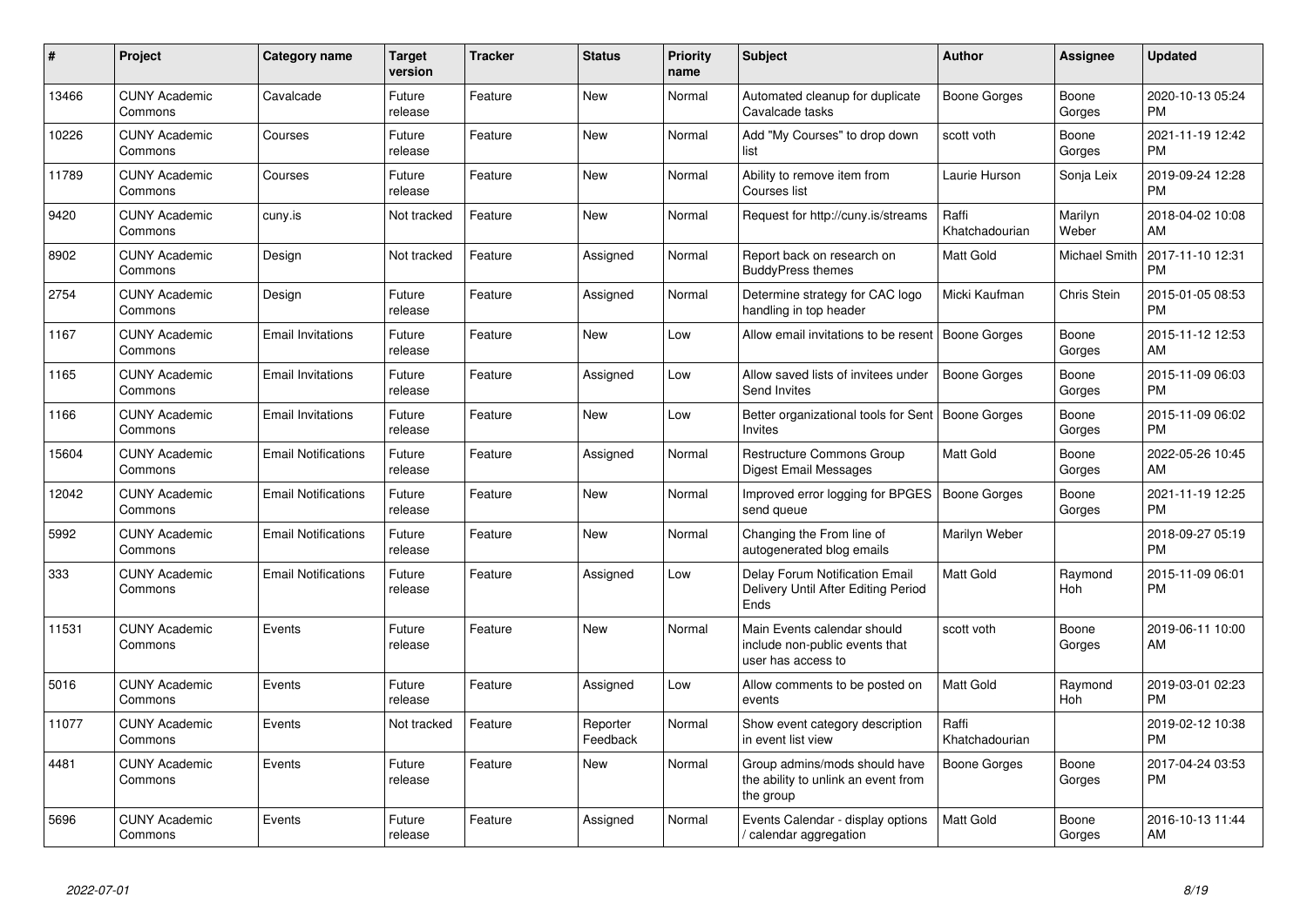| #     | Project                         | <b>Category name</b> | <b>Target</b><br>version | <b>Tracker</b> | <b>Status</b>        | Priority<br>name | <b>Subject</b>                                                               | Author              | <b>Assignee</b>     | <b>Updated</b>                |
|-------|---------------------------------|----------------------|--------------------------|----------------|----------------------|------------------|------------------------------------------------------------------------------|---------------------|---------------------|-------------------------------|
| 4238  | <b>CUNY Academic</b><br>Commons | Events               | Future<br>release        | Feature        | Assigned             | Normal           | Copy Events to Other Groups?                                                 | <b>Matt Gold</b>    | Boone<br>Gorges     | 2015-07-02 10:08<br>AM        |
| 4053  | <b>CUNY Academic</b><br>Commons | Events               | Future<br>release        | Feature        | Assigned             | Normal           | Create new tab for past events                                               | <b>Matt Gold</b>    | Boone<br>Gorges     | 2015-05-12 02:10<br><b>PM</b> |
| 3475  | <b>CUNY Academic</b><br>Commons | Events               | Future<br>release        | Feature        | Assigned             | Normal           | Request to add plugin to<br>streamline room<br>booking/appointment booking   | Naomi Barrettara    | Boone<br>Gorges     | 2014-12-01 05:14<br><b>PM</b> |
| 3580  | <b>CUNY Academic</b><br>Commons | Group Blogs          | Future<br>release        | Feature        | New                  | Normal           | Multiple blogs per group                                                     | Boone Gorges        | Boone<br>Gorges     | 2018-02-20 02:02<br><b>PM</b> |
| 8756  | <b>CUNY Academic</b><br>Commons | Group Blogs          | Future<br>release        | Feature        | Hold                 | Normal           | Connect multiple blogs to one<br>group?                                      | <b>Matt Gold</b>    | Boone<br>Gorges     | 2017-09-30 10:42<br>AM        |
| 653   | <b>CUNY Academic</b><br>Commons | Group Blogs          | Future<br>release        | Feature        | Assigned             | Normal           | Redesign Integration of Groups<br>and Blogs                                  | <b>Matt Gold</b>    | Samantha<br>Raddatz | 2015-11-09 05:40<br><b>PM</b> |
| 12091 | <b>CUNY Academic</b><br>Commons | <b>Group Files</b>   | Future<br>release        | Feature        | New                  | Normal           | Improved pre-upload file validation<br>for bp-group-documents                | Boone Gorges        | Boone<br>Gorges     | 2019-11-14 01:21<br><b>PM</b> |
| 11834 | <b>CUNY Academic</b><br>Commons | <b>Group Files</b>   | Future<br>release        | Feature        | New                  | Normal           | Improved tools for managing<br>group file folders                            | <b>Boone Gorges</b> | Sonja Leix          | 2019-09-06 03:55<br><b>PM</b> |
| 1192  | <b>CUNY Academic</b><br>Commons | <b>Group Files</b>   | Future<br>release        | Feature        | Assigned             | Low              | When posting group files, allow<br>users to add a category without<br>saving | <b>Matt Gold</b>    | Raymond<br>Hoh      | 2015-11-09 05:53<br><b>PM</b> |
| 3354  | <b>CUNY Academic</b><br>Commons | <b>Group Files</b>   | Future<br>release        | Feature        | Assigned             | Low              | Allow Group Download of Multiple<br><b>Selected Files</b>                    | <b>Matt Gold</b>    | Chris Stein         | 2014-08-01 08:50<br>AM        |
| 3080  | <b>CUNY Academic</b><br>Commons | <b>Group Files</b>   | Future<br>release        | Feature        | Assigned             | Low              | Create a system to keep track of<br>file changes                             | <b>Matt Gold</b>    | Boone<br>Gorges     | 2014-02-26 10:04<br><b>PM</b> |
| 13199 | <b>CUNY Academic</b><br>Commons | Group Forums         | Future<br>release        | Feature        | New                  | Normal           | Favoring Groups over bbPress<br>plugin                                       | Colin McDonald      | Colin<br>McDonald   | 2021-11-19 12:28<br><b>PM</b> |
| 13358 | <b>CUNY Academic</b><br>Commons | Group Forums         | Future<br>release        | Feature        | <b>New</b>           | Normal           | Improved UI for group forum<br>threading settings                            | Boone Gorges        | Raymond<br>Hoh      | 2021-11-19 12:27<br><b>PM</b> |
| 10659 | <b>CUNY Academic</b><br>Commons | Group Forums         | Future<br>release        | Feature        | Assigned             | Normal           | Post to multiple groups via email                                            | <b>Matt Gold</b>    | Raymond<br>Hoh      | 2018-11-15 12:54<br>AM        |
| 3192  | <b>CUNY Academic</b><br>Commons | Group Forums         | Future<br>release        | Feature        | Assigned             | Normal           | Customizable forum views for<br>bbPress 2.x group forums                     | Boone Gorges        | Raymond<br>Hoh      | 2015-11-09 12:47<br><b>PM</b> |
| 3193  | <b>CUNY Academic</b><br>Commons | Group Forums         | Future<br>release        | Feature        | Assigned             | Normal           | bbPress 2.x dynamic roles and<br>RBE                                         | <b>Boone Gorges</b> | Boone<br>Gorges     | 2014-09-30 01:30<br>PM        |
| 585   | <b>CUNY Academic</b><br>Commons | Group Forums         | Future<br>release        | Feature        | Assigned             | Normal           | Merge Forum Topics                                                           | Sarah Morgano       | Boone<br>Gorges     | 2011-07-06 04:11<br>PM        |
| 2610  | <b>CUNY Academic</b><br>Commons | Group Invitations    | Future<br>release        | Feature        | Assigned             | Low              | Request: Custom invitation<br>message to group invites                       | local admin         | Boone<br>Gorges     | 2015-11-09 06:13<br><b>PM</b> |
| 1456  | <b>CUNY Academic</b><br>Commons | Group Invitations    | Future<br>release        | Feature        | Reporter<br>Feedback | Low              | Invite to Group Button from Profile<br>Field                                 | Matt Gold           | Samantha<br>Raddatz | 2015-11-09 05:59<br><b>PM</b> |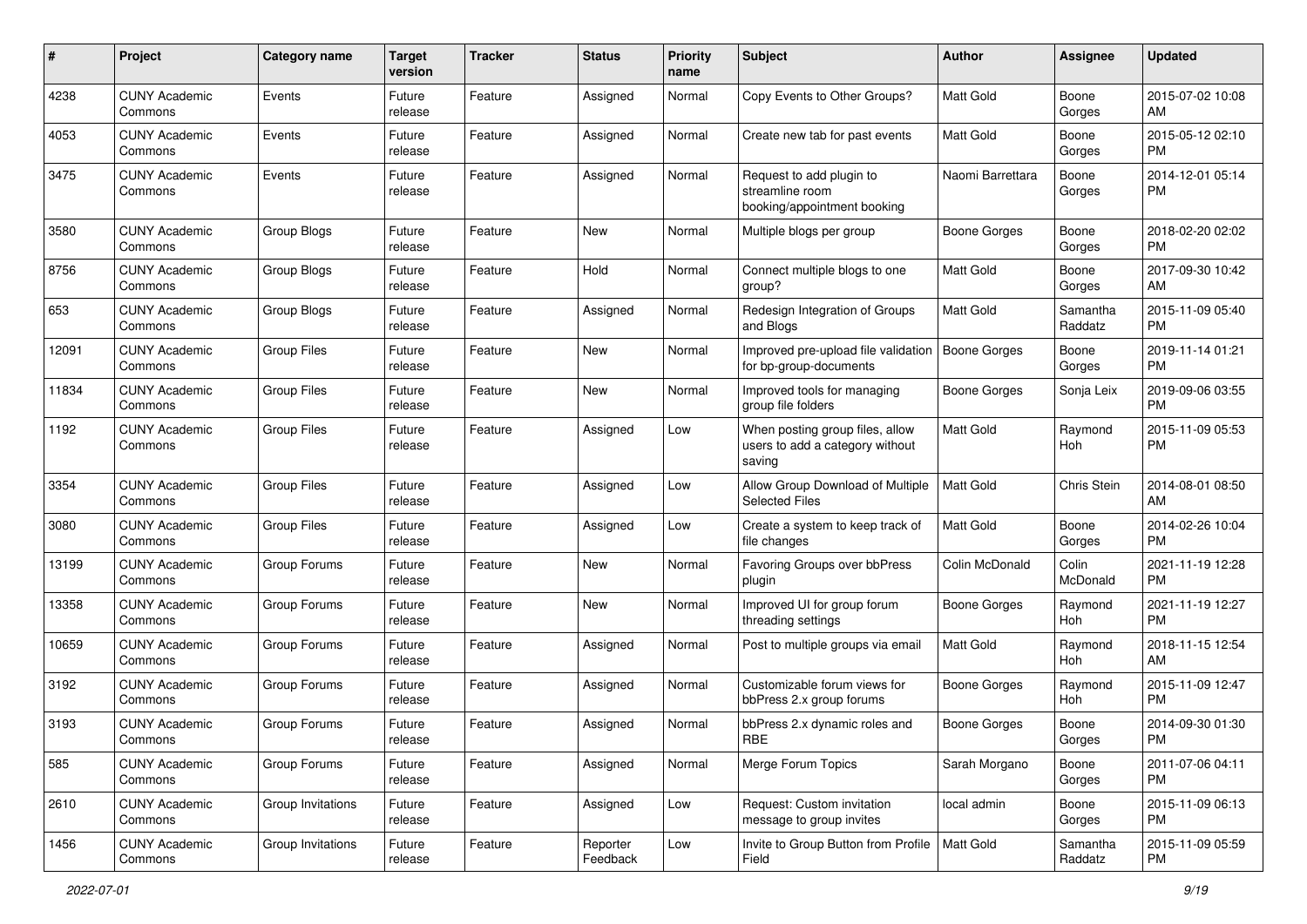| #     | Project                         | <b>Category name</b>           | <b>Target</b><br>version | <b>Tracker</b> | <b>Status</b>        | <b>Priority</b><br>name | Subject                                                                                    | Author                   | Assignee            | <b>Updated</b>                |
|-------|---------------------------------|--------------------------------|--------------------------|----------------|----------------------|-------------------------|--------------------------------------------------------------------------------------------|--------------------------|---------------------|-------------------------------|
| 3308  | <b>CUNY Academic</b><br>Commons | Group Invitations              | Future<br>release        | Feature        | Assigned             | Normal                  | Allow members to rescind group<br>invitations                                              | Matt Gold                | Boone<br>Gorges     | 2015-04-01 08:53<br>PM.       |
| 13650 | <b>CUNY Academic</b><br>Commons | Group Library                  | Future<br>release        | Feature        | New                  | Normal                  | Forum Attachments in Group<br>Library                                                      | Laurie Hurson            |                     | 2021-11-19 12:30<br><b>PM</b> |
| 14309 | <b>CUNY Academic</b><br>Commons | Group Library                  | Future<br>release        | Feature        | New                  | Normal                  | Better handling of<br>bp_group_document file download<br>attempts when file is not present | <b>Boone Gorges</b>      | Boone<br>Gorges     | 2021-11-19 12:28<br><b>PM</b> |
| 13370 | <b>CUNY Academic</b><br>Commons | Group Library                  | Future<br>release        | Feature        | New                  | Normal                  | Library bulk deletion and folder<br>editing                                                | Colin McDonald           | Boone<br>Gorges     | 2020-10-13 10:41<br>AM        |
| 7115  | <b>CUNY Academic</b><br>Commons | Groups (misc)                  | Future<br>release        | Feature        | Reporter<br>Feedback | Normal                  | make licensing info clear during<br>group creation                                         | Matt Gold                | Raymond<br>Hoh      | 2020-12-08 11:32<br>AM.       |
| 12446 | <b>CUNY Academic</b><br>Commons | Groups (misc)                  | Future<br>release        | Feature        | Reporter<br>Feedback | Normal                  | Toggle default site to group forum<br>posting                                              | Laurie Hurson            | Laurie Hurson       | 2020-03-10 11:57<br>AM        |
| 1544  | <b>CUNY Academic</b><br>Commons | Groups (misc)                  | Future<br>release        | Feature        | Reporter<br>Feedback | Normal                  | Group Filtering and Sorting                                                                | Matt Gold                | Chris Stein         | 2019-03-01 02:25<br><b>PM</b> |
| 481   | <b>CUNY Academic</b><br>Commons | Groups (misc)                  | Future<br>release        | Feature        | Assigned             | Normal                  | ability to archive inactive groups<br>and blogs                                            | <b>Michael Mandiberg</b> | Samantha<br>Raddatz | 2015-11-09 05:56<br><b>PM</b> |
| 3458  | <b>CUNY Academic</b><br>Commons | Groups (misc)                  | Future<br>release        | Feature        | Assigned             | Normal                  | Filter Members of Group by<br>Campus                                                       | <b>Michael Smith</b>     | Samantha<br>Raddatz | 2014-09-26 08:32<br>PM        |
| 4980  | <b>CUNY Academic</b><br>Commons | Home Page                      | Future<br>release        | Feature        | Assigned             | Normal                  | CAC Featured Content -- Adding<br>Randomization                                            | <b>Matt Gold</b>         | Boone<br>Gorges     | 2016-12-12 03:01<br><b>PM</b> |
| 1888  | <b>CUNY Academic</b><br>Commons | Home Page                      | Future<br>release        | Feature        | Assigned             | Normal                  | Refactor BP MPO Activity Filter to<br>support proper pagination                            | Sarah Morgano            | Boone<br>Gorges     | 2014-05-01 07:11<br><b>PM</b> |
| 1983  | <b>CUNY Academic</b><br>Commons | Home Page                      | Future<br>release        | Feature        | Assigned             | Low                     | Media Library integration with<br>Featured Content plugin                                  | <b>Boone Gorges</b>      | Dominic<br>Giglio   | 2014-03-17 10:34<br>AM.       |
| 13891 | <b>CUNY Academic</b><br>Commons | Internal Tools and<br>Workflow | 2.1.0                    | Feature        | New                  | Normal                  | Migrate automated linting to<br>GitHub Actions                                             | Boone Gorges             | Jeremy Felt         | 2022-06-29 11:13<br>AM        |
| 15194 | <b>CUNY Academic</b><br>Commons | Internal Tools and<br>Workflow | 2.1.0                    | Feature        | New                  | Normal                  | PHPCS sniff for un-restored<br>switch_to_blog() calls                                      | Boone Gorges             | Jeremy Felt         | 2022-05-26 10:45<br><b>AM</b> |
| 3230  | <b>CUNY Academic</b><br>Commons | Internal Tools and<br>Workflow | Not tracked              | Feature        | Assigned             | High                    | Scripts for quicker<br>provisioning/updating of<br>development environments                | Boone Gorges             | Boone<br>Gorges     | 2016-01-26 04:54<br><b>PM</b> |
| 5234  | <b>CUNY Academic</b><br>Commons | Membership                     | Future<br>release        | Feature        | Assigned             | Normal                  | Write Unconfirmed patch for WP                                                             | <b>Boone Gorges</b>      | Boone<br>Gorges     | 2016-10-24 11:18<br>AM        |
| 3517  | <b>CUNY Academic</b><br>Commons | My Commons                     | Future<br>release        | Feature        | Assigned             | Normal                  | Mute/Unmute My Commons<br>updates                                                          | <b>Matt Gold</b>         | Raymond<br>Hoh      | 2015-11-09 01:19<br><b>PM</b> |
| 3536  | <b>CUNY Academic</b><br>Commons | My Commons                     | Future<br>release        | Feature        | Assigned             | Normal                  | Infinite Scroll on My Commons<br>page                                                      | <b>Matt Gold</b>         | Raymond<br>Hoh      | 2015-04-13 04:42<br><b>PM</b> |
| 3330  | <b>CUNY Academic</b><br>Commons | My Commons                     | Future<br>release        | Feature        | Assigned             | Normal                  | "Commons Information" tool                                                                 | Boone Gorges             | Chris Stein         | 2014-09-22 08:46<br>PM        |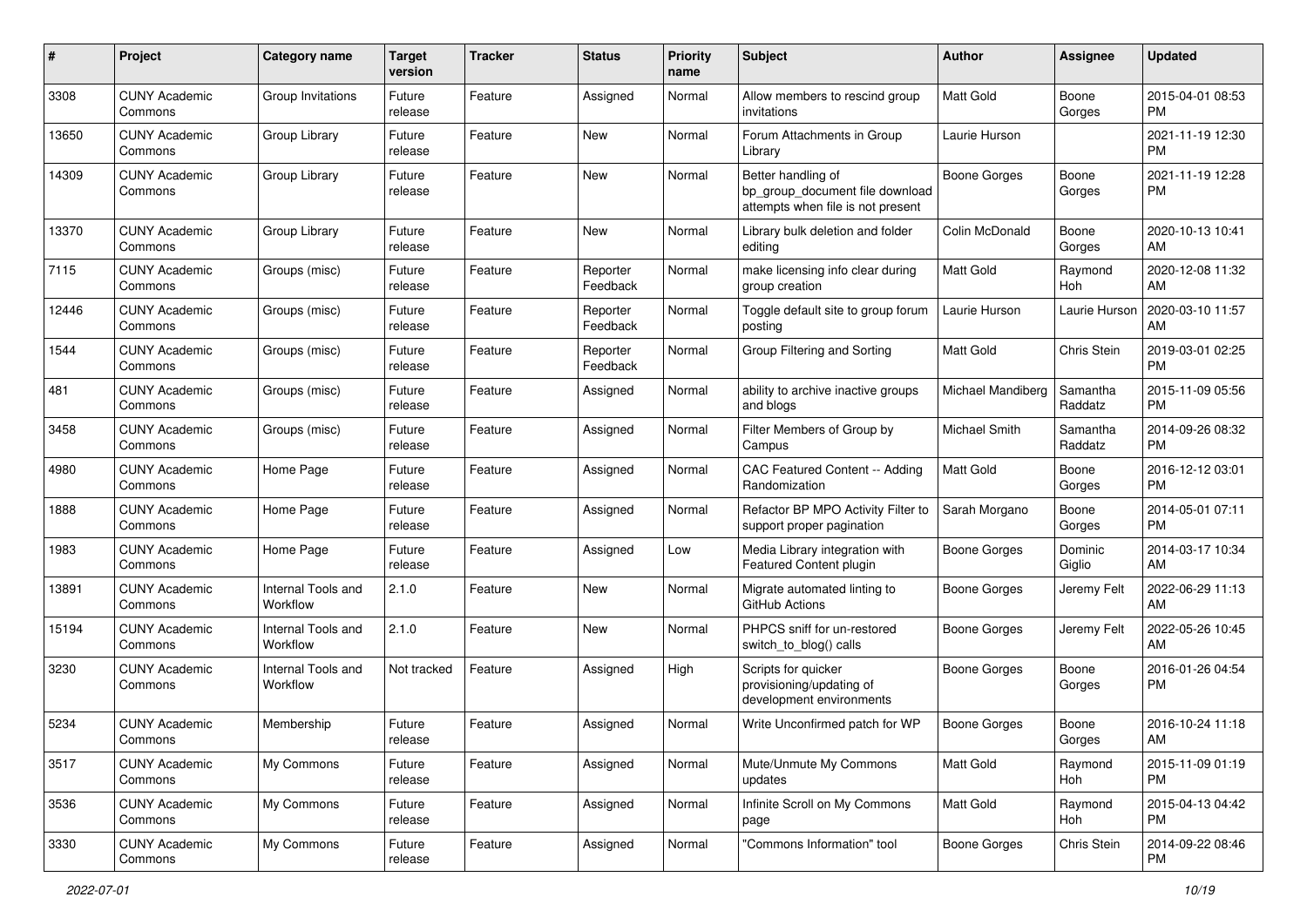| #     | <b>Project</b>                  | Category name           | <b>Target</b><br>version | <b>Tracker</b> | <b>Status</b>        | <b>Priority</b><br>name | <b>Subject</b>                                                                             | <b>Author</b>    | Assignee           | <b>Updated</b>                |
|-------|---------------------------------|-------------------------|--------------------------|----------------|----------------------|-------------------------|--------------------------------------------------------------------------------------------|------------------|--------------------|-------------------------------|
| 9028  | <b>CUNY Academic</b><br>Commons | Onboarding              | Future<br>release        | Feature        | Assigned             | Normal                  | suggest groups to new members<br>during the registration process                           | <b>Matt Gold</b> | <b>Chris Stein</b> | 2018-10-24 12:34<br><b>PM</b> |
| 9895  | <b>CUNY Academic</b><br>Commons | Onboarding              | Future<br>release        | Feature        | Assigned             | Normal                  | Add "Accept Invitation"<br>link/button/function to Group<br>and/or Site invitation emails? | Luke Waltzer     | Boone<br>Gorges    | 2018-06-07 12:42<br><b>PM</b> |
| 5955  | <b>CUNY Academic</b><br>Commons | Outreach                | Future<br>release        | Feature        | Assigned             | Normal                  | Create auto-newsletter for<br>commons members                                              | <b>Matt Gold</b> | Luke Waltzer       | 2016-08-30 10:34<br>AM        |
| 14787 | <b>CUNY Academic</b><br>Commons | <b>Plugin Packages</b>  | Future<br>release        | Feature        | New                  | Normal                  | Creating a "Design" plugin<br>package                                                      | Laurie Hurson    | scott voth         | 2022-04-27 04:56<br><b>PM</b> |
| 14184 | <b>CUNY Academic</b><br>Commons | <b>Public Portfolio</b> | Future<br>release        | Feature        | New                  | Normal                  | Centralized mechanism for storing<br>Campus affiliations                                   | Boone Gorges     | Boone<br>Gorges    | 2022-01-04 11:35<br>AM        |
| 10354 | <b>CUNY Academic</b><br>Commons | <b>Public Portfolio</b> | Future<br>release        | Feature        | New                  | Normal                  | Opt out of Having a Profile Page                                                           | scott voth       | <b>Chris Stein</b> | 2020-05-12 10:43<br>AM        |
| 3768  | <b>CUNY Academic</b><br>Commons | <b>Public Portfolio</b> | Future<br>release        | Feature        | Assigned             | Normal                  | Institutions/Past positions on<br>public portfolios                                        | <b>Matt Gold</b> | Boone<br>Gorges    | 2018-04-23 10:44<br>AM        |
| 2881  | <b>CUNY Academic</b><br>Commons | <b>Public Portfolio</b> | Future<br>release        | Feature        | Assigned             | Normal                  | Redesign the UX for Profiles                                                               | Chris Stein      | <b>Chris Stein</b> | 2016-10-13 12:45<br><b>PM</b> |
| 2013  | <b>CUNY Academic</b><br>Commons | <b>Public Portfolio</b> | Future<br>release        | Feature        | Assigned             | Low                     | Have Profile Privacy Options show   Matt Gold<br>up only for filled-in fields              |                  | Boone<br>Gorges    | 2015-11-09 06:09<br><b>PM</b> |
| 3770  | <b>CUNY Academic</b><br>Commons | Public Portfolio        | Future<br>release        | Feature        | Assigned             | Normal                  | Improve Layout/Formatting of<br>Positions Area on Public Portfolios                        | <b>Matt Gold</b> | Chris Stein        | 2015-04-01 09:17<br><b>PM</b> |
| 3042  | <b>CUNY Academic</b><br>Commons | <b>Public Portfolio</b> | Future<br>release        | Feature        | Assigned             | Normal                  | Browsing member interests                                                                  | <b>Matt Gold</b> | Boone<br>Gorges    | 2015-03-21 09:04<br><b>PM</b> |
| 2832  | <b>CUNY Academic</b><br>Commons | <b>Public Portfolio</b> | Future<br>release        | Feature        | Assigned             | Normal                  | Improve interface for (not)<br>auto-linking profile fields                                 | Boone Gorges     | Chris Stein        | 2015-01-05 08:52<br><b>PM</b> |
| 2753  | <b>CUNY Academic</b><br>Commons | <b>Public Portfolio</b> | Future<br>release        | Feature        | <b>New</b>           | Normal                  | Create actual actual tagification in<br>academic interests and other<br>fields             | Micki Kaufman    | Boone<br>Gorges    | 2015-01-05 08:52<br><b>PM</b> |
| 3220  | <b>CUNY Academic</b><br>Commons | <b>Public Portfolio</b> | Future<br>release        | Feature        | Assigned             | Normal                  | Add indent/outdent option to<br>Formatting Buttons on Profile<br>Page                      | <b>Matt Gold</b> | Boone<br>Gorges    | 2014-05-21 10:39<br><b>PM</b> |
| 3048  | <b>CUNY Academic</b><br>Commons | <b>Public Portfolio</b> | Future<br>release        | Feature        | New                  | Low                     | Images for rich text profile fields                                                        | Boone Gorges     | Boone<br>Gorges    | 2014-02-19 12:56<br><b>PM</b> |
| 9643  | <b>CUNY Academic</b><br>Commons | Publicity               | Not tracked              | Feature        | New                  | Normal                  | Create a page on the Commons<br>for logos etc.                                             | Stephen Real     | Stephen Real       | 2018-04-24 10:53<br>AM        |
| 6115  | <b>CUNY Academic</b><br>Commons | Publicity               | Not tracked              | Feature        | Assigned             | Normal                  | create digital signage for GC                                                              | <b>Matt Gold</b> | scott voth         | 2016-10-11 10:09<br><b>PM</b> |
| 11945 | <b>CUNY Academic</b><br>Commons | Reckoning               | Future<br>release        | Feature        | Reporter<br>Feedback | Normal                  | Add Comments bubble to<br>Reckoning views                                                  | Boone Gorges     | Boone<br>Gorges    | 2019-11-12 05:14<br><b>PM</b> |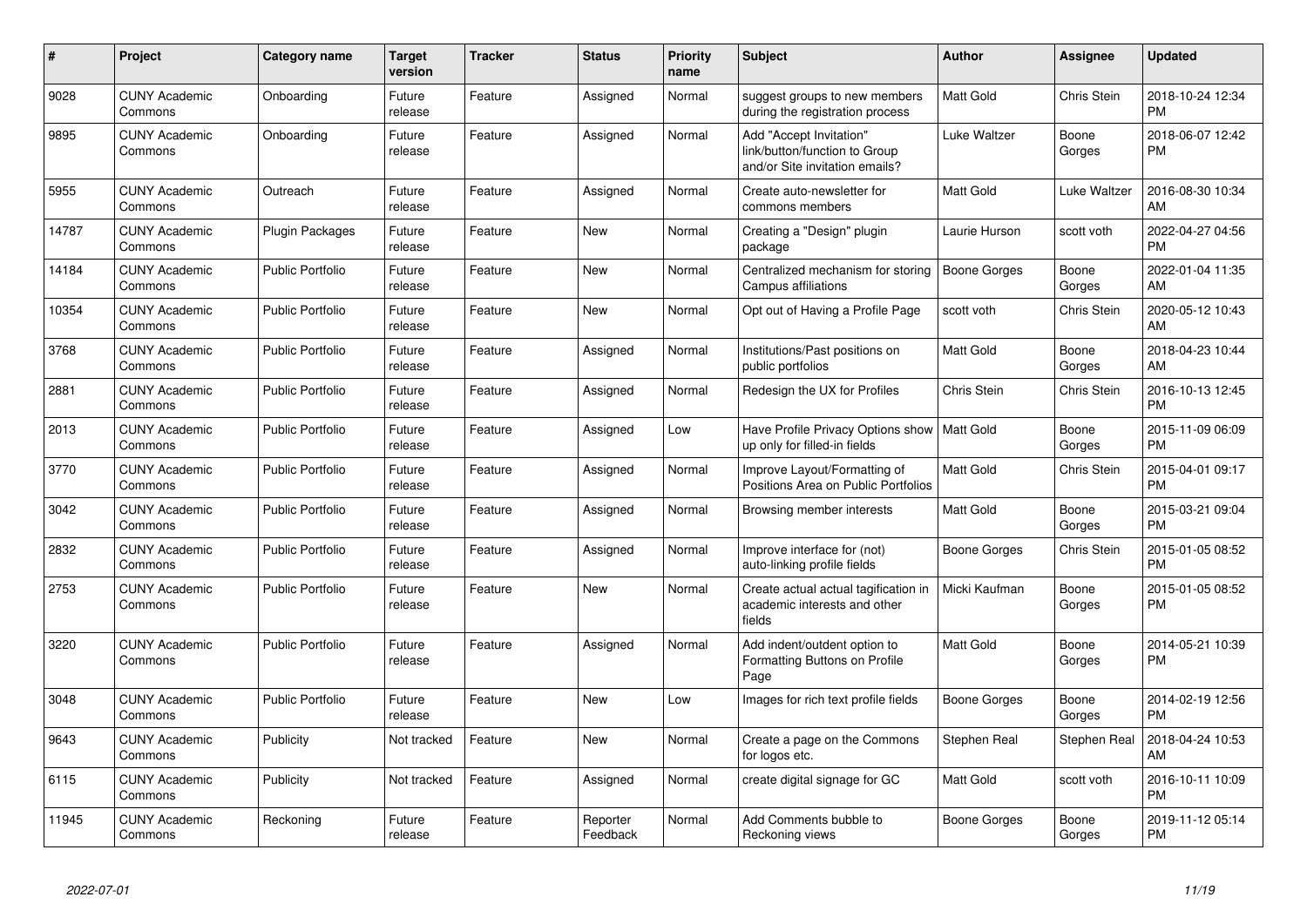| $\pmb{\#}$ | Project                         | <b>Category name</b>     | <b>Target</b><br>version | <b>Tracker</b> | <b>Status</b> | <b>Priority</b><br>name | <b>Subject</b>                                                                                                                                        | <b>Author</b>       | Assignee              | <b>Updated</b>                |
|------------|---------------------------------|--------------------------|--------------------------|----------------|---------------|-------------------------|-------------------------------------------------------------------------------------------------------------------------------------------------------|---------------------|-----------------------|-------------------------------|
| 3615       | <b>CUNY Academic</b><br>Commons | Redmine                  | Not tracked              | Feature        | <b>New</b>    | Low                     | Create Redmine issues via email                                                                                                                       | Dominic Giglio      | Boone<br>Gorges       | 2017-11-16 11:36<br>AM        |
| 940        | <b>CUNY Academic</b><br>Commons | Redmine                  | Future<br>release        | Feature        | Assigned      | Low                     | Communication with users after<br>releases                                                                                                            | Matt Gold           | Dominic<br>Giglio     | 2012-09-09 04:36<br><b>PM</b> |
| 11860      | <b>CUNY Academic</b><br>Commons | Registration             | Future<br>release        | Feature        | New           | Normal                  | <b>Ensure Students Are Aware They</b><br>Can Use Aliases At Registration                                                                              | scott voth          |                       | 2019-09-24 08:46<br>AM        |
| 5225       | <b>CUNY Academic</b><br>Commons | Registration             | Future<br>release        | Feature        | Assigned      | Normal                  | On-boarding Issues                                                                                                                                    | Luke Waltzer        | Samantha<br>Raddatz   | 2016-02-12 02:58<br><b>PM</b> |
| 308        | <b>CUNY Academic</b><br>Commons | Registration             | Future<br>release        | Feature        | <b>New</b>    | Normal                  | Group recommendations for<br>signup process                                                                                                           | <b>Boone Gorges</b> | Samantha<br>Raddatz   | 2015-11-09 05:07<br><b>PM</b> |
| 370        | <b>CUNY Academic</b><br>Commons | Registration             | Future<br>release        | Feature        | Assigned      | High                    | <b>Guest Accounts</b>                                                                                                                                 | Matt Gold           | Matt Gold             | 2015-04-09 09:33<br><b>PM</b> |
| 8976       | <b>CUNY Academic</b><br>Commons | Reply By Email           | Not tracked              | Feature        | Assigned      | Normal                  | Package RBE new topics posting?                                                                                                                       | <b>Matt Gold</b>    | Raymond<br><b>Hoh</b> | 2017-12-04 02:34<br><b>PM</b> |
| 3002       | <b>CUNY Academic</b><br>Commons | Search                   | Future<br>release        | Feature        | Assigned      | Normal                  | Overhaul CAC search by using<br>external search appliance                                                                                             | Boone Gorges        | Boone<br>Gorges       | 2020-07-15 03:05<br><b>PM</b> |
| 3662       | <b>CUNY Academic</b><br>Commons | <b>SEO</b>               | Future<br>release        | Feature        | Assigned      | Normal                  | Duplicate Content/SEO/Google<br>issues                                                                                                                | Matt Gold           | Raymond<br>Hoh        | 2015-04-13 04:37<br><b>PM</b> |
| 13048      | <b>CUNY Academic</b><br>Commons | Shortcodes and<br>embeds | Future<br>release        | Feature        | New           | Normal                  | Jupyter Notebooks support                                                                                                                             | Boone Gorges        |                       | 2020-07-14 11:46<br>AM        |
| 5050       | <b>CUNY Academic</b><br>Commons | Social Paper             | Future<br>release        | Feature        | <b>New</b>    | Low                     | Making comments visible in SP<br>editing mode (SP suggestion #1)                                                                                      | Marilyn Weber       | Samantha<br>Raddatz   | 2019-09-17 11:10<br><b>PM</b> |
| 8898       | <b>CUNY Academic</b><br>Commons | Social Paper             | Not tracked              | Feature        | Assigned      | Normal                  | Usage data on docs and social<br>paper                                                                                                                | Matt Gold           | Matt Gold             | 2017-11-16 11:32<br>AM        |
| 5199       | <b>CUNY Academic</b><br>Commons | Social Paper             | Future<br>release        | Feature        | <b>New</b>    | Normal                  | add tables to the SP editor                                                                                                                           | Marilyn Weber       |                       | 2016-10-24 11:27<br>AM        |
| 5489       | <b>CUNY Academic</b><br>Commons | Social Paper             | Future<br>release        | Feature        | New           | Normal                  | Asc/desc sorting for Social Paper<br>directories                                                                                                      | <b>Boone Gorges</b> |                       | 2016-04-21 10:06<br><b>PM</b> |
| 5053       | <b>CUNY Academic</b><br>Commons | Social Paper             | Future<br>release        | Feature        | New           | Low                     | Scrollable menu to add readers<br>(SP suggestion #4)                                                                                                  | Marilyn Weber       | Samantha<br>Raddatz   | 2016-04-21 05:21<br><b>PM</b> |
| 5397       | <b>CUNY Academic</b><br>Commons | Social Paper             | Future<br>release        | Feature        | New           | Normal                  | frustrating to have to<br>enable/disable in SP                                                                                                        | Marilyn Weber       | Samantha<br>Raddatz   | 2016-04-20 03:39<br><b>PM</b> |
| 5205       | <b>CUNY Academic</b><br>Commons | Social Paper             | Future<br>release        | Feature        | New           | Normal                  | Social Paper folders                                                                                                                                  | Marilyn Weber       |                       | 2016-02-11 10:24<br><b>PM</b> |
| 5058       | <b>CUNY Academic</b><br>Commons | Social Paper             | Future<br>release        | Feature        | <b>New</b>    | Low                     | Can there be a clearer signal that<br>even when comments have<br>already been made you add<br>comments by clicking on the side?<br>(SP suggestion #5) | Marilyn Weber       | Samantha<br>Raddatz   | 2016-02-11 10:24<br><b>PM</b> |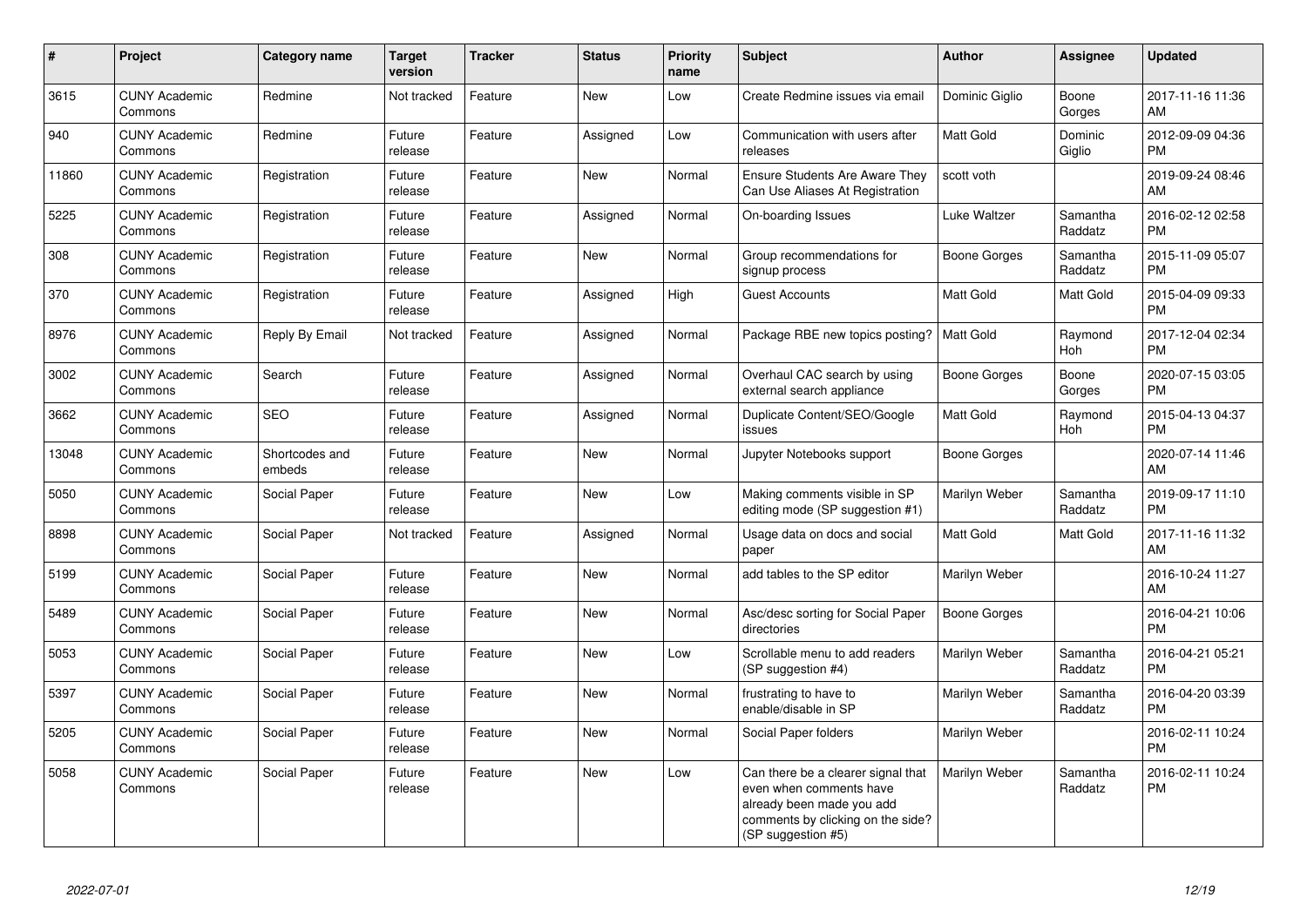| $\#$  | Project                         | Category name            | <b>Target</b><br>version | Tracker | <b>Status</b>        | <b>Priority</b><br>name | <b>Subject</b>                                                        | <b>Author</b>           | Assignee            | <b>Updated</b>                |
|-------|---------------------------------|--------------------------|--------------------------|---------|----------------------|-------------------------|-----------------------------------------------------------------------|-------------------------|---------------------|-------------------------------|
| 5052  | <b>CUNY Academic</b><br>Commons | Social Paper             | Future<br>release        | Feature | <b>New</b>           | Low                     | Sentence by sentence or line by<br>line comments (SP suggestion #3)   | Marilyn Weber           | Boone<br>Gorges     | 2016-02-11 10:24<br><b>PM</b> |
| 6426  | <b>CUNY Academic</b><br>Commons | Spam/Spam<br>Prevention  | Future<br>release        | Feature | Assigned             | Normal                  | Force captcha on all comments?                                        | <b>Matt Gold</b>        | <b>Tahir Butt</b>   | 2016-10-24 02:06<br><b>PM</b> |
| 3090  | <b>CUNY Academic</b><br>Commons | Twitter page             | Future<br>release        | Feature | Assigned             | Normal                  | Prevent Retweets from showing<br>up on Commons twitter page           | <b>Matt Gold</b>        | <b>Tahir Butt</b>   | 2016-10-24 11:31<br>AM        |
| 5316  | <b>CUNY Academic</b><br>Commons | User Experience          | Future<br>release        | Feature | Assigned             | Normal                  | Prompt user email address<br>updates                                  | Matt Gold               | Stephen Real        | 2016-12-21 03:30<br><b>PM</b> |
| 3473  | <b>CUNY Academic</b><br>Commons | User Experience          | Future<br>release        | Feature | Assigned             | Normal                  | Commons profile: Add help info<br>about "Positions" replacing "title" | Keith Miyake            | Samantha<br>Raddatz | 2015-11-09 02:28<br><b>PM</b> |
| 10380 | <b>CUNY Academic</b><br>Commons | WordPress (misc)         | Future<br>release        | Feature | In Progress          | Normal                  | Remove blacklisted plugins                                            | Boone Gorges            |                     | 2022-04-26 12:00<br><b>PM</b> |
| 13835 | <b>CUNY Academic</b><br>Commons | WordPress (misc)         | Future<br>release        | Feature | New                  | Normal                  | Allow OneSearch widget to have<br>'CUNY' as campus                    | <b>Boone Gorges</b>     | Boone<br>Gorges     | 2021-11-19 12:39<br><b>PM</b> |
| 6332  | <b>CUNY Academic</b><br>Commons | WordPress (misc)         | Future<br>release        | Feature | New                  | Normal                  | Allow uploaded files to be marked<br>as private in an ad hoc way      | Boone Gorges            |                     | 2016-10-17 11:41<br><b>PM</b> |
| 3657  | <b>CUNY Academic</b><br>Commons | WordPress (misc)         | Not tracked              | Feature | New                  | Normal                  | Create alert for GC email<br>addresses                                | <b>Matt Gold</b>        | Matt Gold           | 2016-04-14 11:29<br><b>PM</b> |
| 1105  | <b>CUNY Academic</b><br>Commons | WordPress (misc)         | Future<br>release        | Feature | Assigned             | Normal                  | <b>Rephrase Blog Privacy Options</b>                                  | <b>Matt Gold</b>        | Samantha<br>Raddatz | 2015-11-09 06:19<br><b>PM</b> |
| 365   | <b>CUNY Academic</b><br>Commons | WordPress (misc)         | Future<br>release        | Feature | Assigned             | Normal                  | <b>Create Mouseover Tooltips</b><br>throughout Site                   | <b>Matt Gold</b>        | <b>Chris Stein</b>  | 2015-11-09 06:18<br><b>PM</b> |
| 287   | <b>CUNY Academic</b><br>Commons | WordPress (misc)         | Future<br>release        | Feature | Assigned             | Normal                  | Create troubleshooting tool for<br>account sign-up                    | <b>Matt Gold</b>        | Boone<br>Gorges     | 2015-11-09 06:17<br><b>PM</b> |
| 3759  | <b>CUNY Academic</b><br>Commons | WordPress (misc)         | Future<br>release        | Feature | Assigned             | Normal                  | Review Interface for Adding Users<br>to Blogs                         | Matt Gold               | Boone<br>Gorges     | 2015-03-24 05:52<br><b>PM</b> |
| 1508  | <b>CUNY Academic</b><br>Commons | WordPress (misc)         | Future<br>release        | Feature | Assigned             | Normal                  | Share login cookies across<br>mapped domains                          | Boone Gorges            | Boone<br>Gorges     | 2012-07-02 12:12<br><b>PM</b> |
| 16314 | <b>CUNY Academic</b><br>Commons | <b>WordPress Plugins</b> |                          | Feature | New                  | Normal                  | Install Multicollab plug-in?                                          | Raffi<br>Khatchadourian |                     | 2022-06-29 03:44<br><b>PM</b> |
| 12121 | <b>CUNY Academic</b><br>Commons | <b>WordPress Plugins</b> | 2.0.3                    | Feature | Reporter<br>Feedback | Normal                  | Embedding H5P Iframes on<br><b>Commons Site</b>                       | Laurie Hurson           | Boone<br>Gorges     | 2022-06-29 11:32<br>AM        |
| 9947  | <b>CUNY Academic</b><br>Commons | <b>WordPress Plugins</b> | Future<br>release        | Feature | Reporter<br>Feedback | Normal                  | Install H5P quiz plugin                                               | <b>Matt Gold</b>        | Boone<br>Gorges     | 2018-09-11 11:01<br>AM        |
| 8498  | <b>CUNY Academic</b><br>Commons | <b>WordPress Plugins</b> | Future<br>release        | Feature | New                  | Low                     | <b>Gravity Forms Email Users</b>                                      | Raffi<br>Khatchadourian | Matt Gold           | 2017-10-13 12:58<br><b>PM</b> |
| 497   | CUNY Academic<br>Commons        | <b>WordPress Plugins</b> | Future<br>release        | Feature | Assigned             | Normal                  | Drag and Drop Ordering on<br><b>Gallery Post Plugin</b>               | Matt Gold               | Ron Rennick         | 2015-11-09 06:18<br>PM        |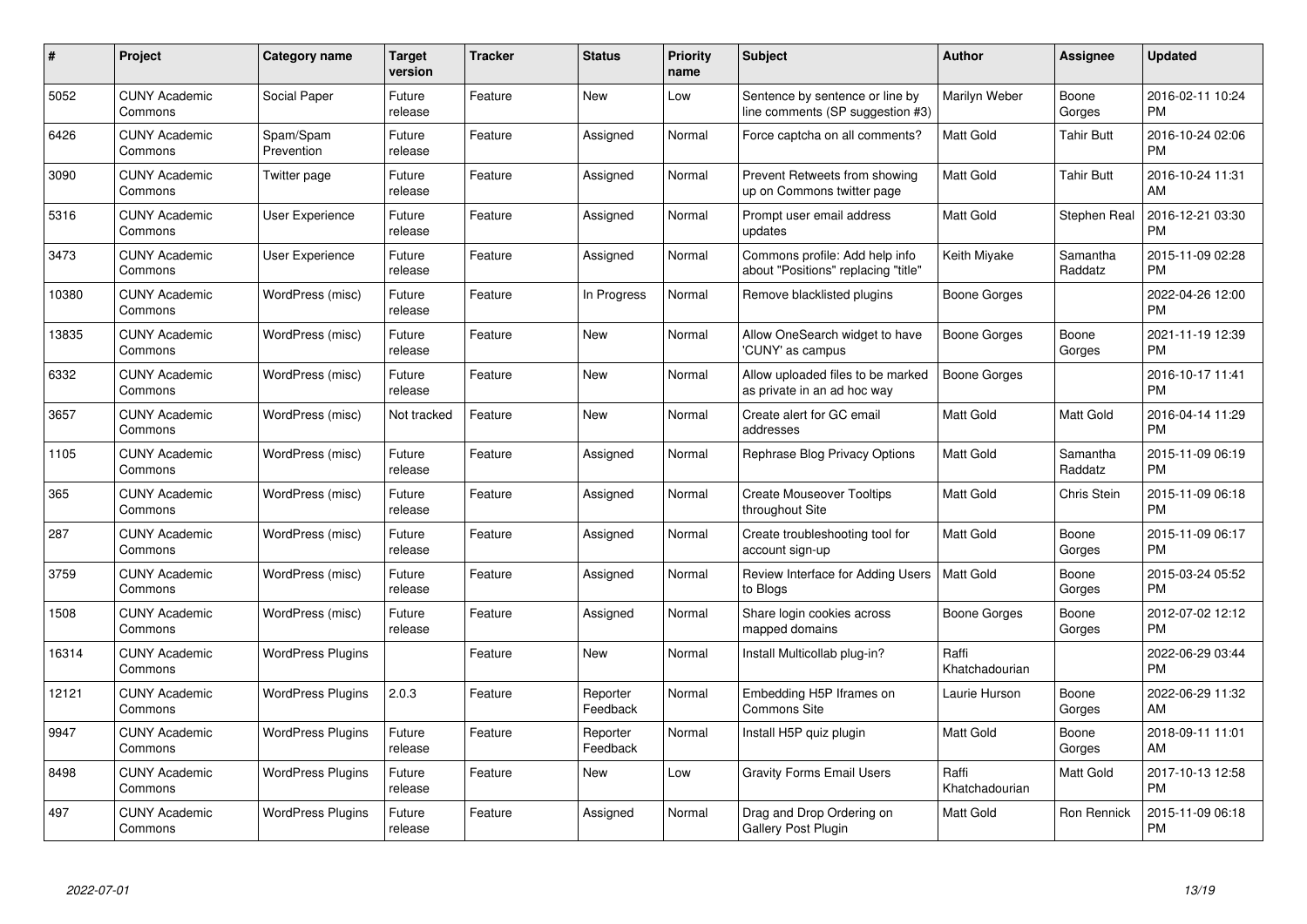| #     | Project                         | <b>Category name</b>     | <b>Target</b><br>version | <b>Tracker</b> | <b>Status</b>        | Priority<br>name | <b>Subject</b>                                                    | <b>Author</b>    | <b>Assignee</b>    | <b>Updated</b>                |
|-------|---------------------------------|--------------------------|--------------------------|----------------|----------------------|------------------|-------------------------------------------------------------------|------------------|--------------------|-------------------------------|
| 364   | <b>CUNY Academic</b><br>Commons | <b>WordPress Plugins</b> | Future<br>release        | Feature        | <b>New</b>           | Normal           | <b>Bulletin Board</b>                                             | <b>Matt Gold</b> |                    | 2015-01-05 08:50<br><b>PM</b> |
| 1562  | <b>CUNY Academic</b><br>Commons | <b>WordPress Plugins</b> | Future<br>release        | Feature        | Assigned             | Low              | Play with NYT Collaborative<br><b>Authoring Tool</b>              | <b>Matt Gold</b> | Boone<br>Gorges    | 2015-01-05 08:47<br><b>PM</b> |
| 658   | <b>CUNY Academic</b><br>Commons | <b>WordPress Plugins</b> | Future<br>release        | Feature        | Assigned             | Normal           | Rebulid Sitewide Tag Suggestion                                   | Matt Gold        | Boone<br>Gorges    | 2015-01-05 08:47<br><b>PM</b> |
| 2223  | <b>CUNY Academic</b><br>Commons | <b>WordPress Plugins</b> | Future<br>release        | Feature        | Assigned             | Low              | Add Participad to the CUNY<br><b>Academic Commons</b>             | Matt Gold        | Boone<br>Gorges    | 2014-09-17 10:03<br><b>PM</b> |
| 8211  | <b>CUNY Academic</b><br>Commons | <b>WordPress Themes</b>  | Future<br>release        | Feature        | <b>New</b>           | Normal           | Theme Suggestions: Material<br>Design-Inspired Themes             | Margaret Galvan  | Margaret<br>Galvan | 2017-08-07 02:48<br><b>PM</b> |
| 412   | <b>CUNY Academic</b><br>Commons | <b>WordPress Themes</b>  | Future<br>release        | Feature        | Assigned             | Normal           | <b>Featured Themes</b>                                            | Matt Gold        | Dominic<br>Giglio  | 2015-01-05 08:44<br><b>PM</b> |
| 15169 | <b>CUNY Academic</b><br>Commons |                          | 2.0.3                    | Support        | Reporter<br>Feedback | Normal           | new Prelude website zipfiles for<br>custom theme and other files. | Marilyn Weber    |                    | 2022-06-29 11:32<br><b>AM</b> |
| 15655 | <b>CUNY Academic</b><br>Commons |                          | 2.0.3                    | Support        | Reporter<br>Feedback | Normal           | Event Aggregator plugin?                                          | Marilyn Weber    |                    | 2022-06-29 11:32<br>AM        |
| 16110 | <b>CUNY Academic</b><br>Commons |                          |                          | Support        | Reporter<br>Feedback | Normal           | remove Creative Commons<br>license from pages?                    | Marilyn Weber    | Raymond<br>Hoh     | 2022-05-17 06:11<br><b>PM</b> |
| 16099 | <b>CUNY Academic</b><br>Commons |                          |                          | Support        | Reporter<br>Feedback | Normal           | request for Newsletter Glue                                       | Marilyn Weber    |                    | 2022-05-13 12:14<br><b>PM</b> |
| 15685 | <b>CUNY Academic</b><br>Commons |                          |                          | Support        | New                  | High             | problem with chrome?                                              | Marilyn Weber    |                    | 2022-04-25 03:40<br><b>PM</b> |
| 15816 | <b>CUNY Academic</b><br>Commons |                          | Not tracked              | Support        | <b>New</b>           | Normal           | slow loading at SPS                                               | Marilyn Weber    |                    | 2022-04-05 01:26<br><b>PM</b> |
| 15565 | <b>CUNY Academic</b><br>Commons |                          |                          | Support        | <b>New</b>           | Normal           | Events - send updates to an email<br>listserv                     | Marilyn Weber    |                    | 2022-03-10 01:06<br><b>PM</b> |
| 15370 | <b>CUNY Academic</b><br>Commons |                          |                          | Support        | Reporter<br>Feedback | Normal           | All-in-One Event Calendar?                                        | Marilyn Weber    |                    | 2022-02-17 11:03<br>AM        |
| 15176 | <b>CUNY Academic</b><br>Commons |                          | Not tracked              | Support        | Reporter<br>Feedback | Normal           | Archiving Q Writing & Old<br>Wordpress Sites on the Commons       | Laurie Hurson    |                    | 2022-02-08 10:28<br>AM        |
| 15260 | <b>CUNY Academic</b><br>Commons |                          |                          | Support        | Reporter<br>Feedback | Normal           | Diacritical markings   European<br><b>Stages</b>                  | Marilyn Weber    |                    | 2022-02-04 08:16<br><b>AM</b> |
| 15045 | <b>CUNY Academic</b><br>Commons |                          |                          | Support        | New                  | Normal           | no result for KCeL in the search<br>box on the commons            | Marilyn Weber    |                    | 2021-12-10 11:29<br>AM        |
| 14900 | <b>CUNY Academic</b><br>Commons |                          | Not tracked              | Support        | Reporter<br>Feedback | Normal           | previous theme?                                                   | Marilyn Weber    |                    | 2021-10-25 10:31<br>AM        |
| 14842 | <b>CUNY Academic</b><br>Commons |                          | Not tracked              | Support        | Reporter<br>Feedback | Normal           | Question about widgets and block<br>editor                        | Gina Cherry      |                    | 2021-10-06 03:01<br>PM        |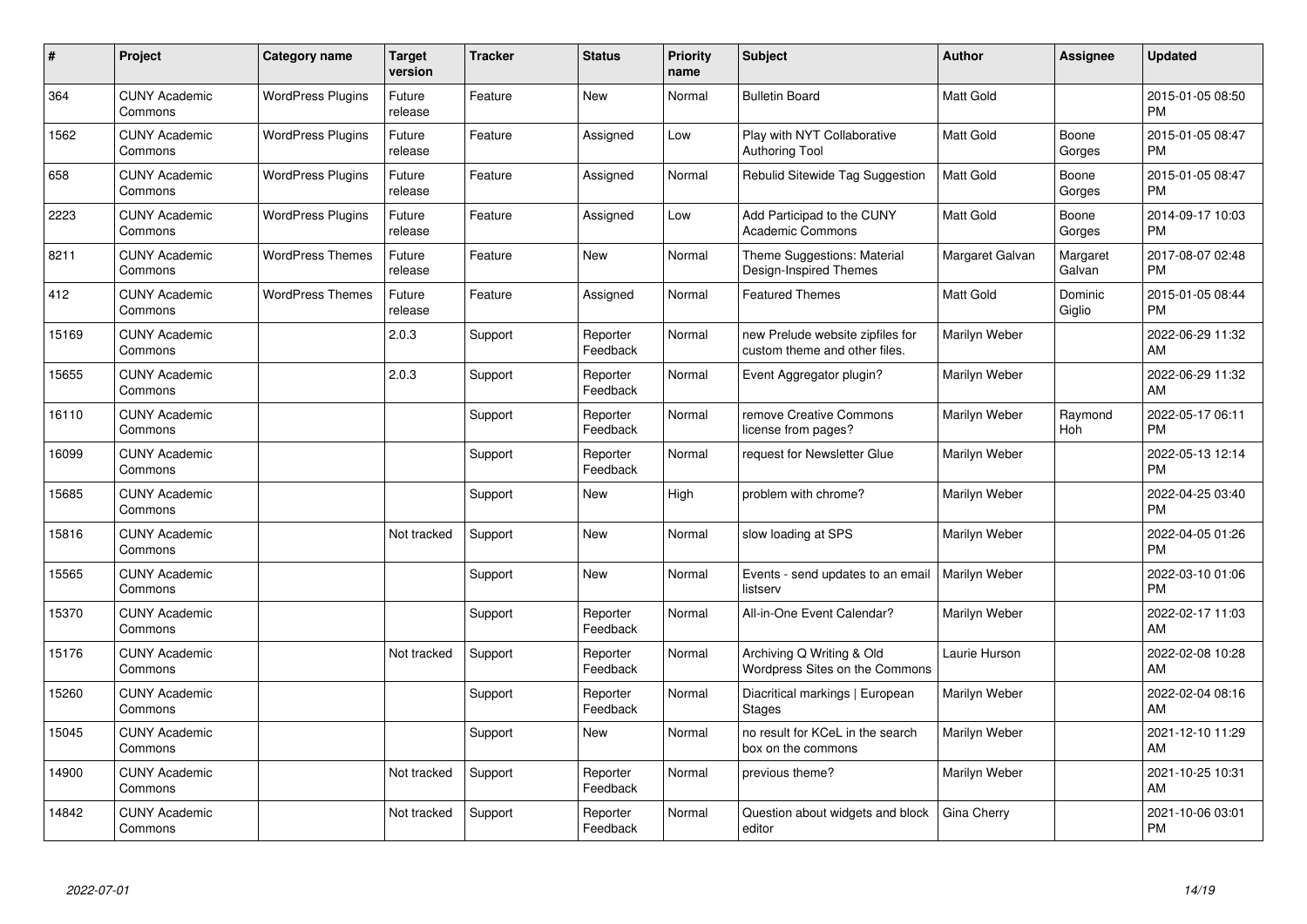| $\#$  | Project                         | <b>Category name</b> | <b>Target</b><br>version | <b>Tracker</b> | <b>Status</b>        | <b>Priority</b><br>name | <b>Subject</b>                                                   | <b>Author</b> | <b>Assignee</b> | <b>Updated</b>                |
|-------|---------------------------------|----------------------|--------------------------|----------------|----------------------|-------------------------|------------------------------------------------------------------|---------------|-----------------|-------------------------------|
| 14784 | <b>CUNY Academic</b><br>Commons |                      |                          | Support        | Reporter<br>Feedback | Normal                  | User report of logo problem when<br>using Customizer theme       | Marilyn Weber |                 | 2021-09-17 10:25<br>AM        |
| 14538 | <b>CUNY Academic</b><br>Commons |                      | Not tracked              | Support        | Reporter<br>Feedback | Normal                  | <b>Weebly To Commons</b>                                         | Laurie Hurson |                 | 2021-09-14 10:47<br>AM        |
| 14398 | <b>CUNY Academic</b><br>Commons |                      | Not tracked              | Support        | Reporter<br>Feedback | Normal                  | Events plug-in notification problem                              | Marilyn Weber |                 | 2021-05-11 11:21<br>AM        |
| 13286 | <b>CUNY Academic</b><br>Commons |                      | Not tracked              | Support        | <b>New</b>           | Normal                  | problem connecting with<br>WordPress app                         | Marilyn Weber | Raymond<br>Hoh  | 2020-09-08 11:16<br>AM        |
| 13255 | <b>CUNY Academic</b><br>Commons |                      | Not tracked              | Support        | Reporter<br>Feedback | Normal                  | Accessibility problems                                           | Marilyn Weber |                 | 2020-09-01 05:48<br><b>PM</b> |
| 13034 | <b>CUNY Academic</b><br>Commons |                      | Not tracked              | Support        | Reporter<br>Feedback | Normal                  | a site is asking people to join the<br>Commons to get a download | Marilyn Weber |                 | 2020-07-12 07:23<br>AM        |
| 12484 | <b>CUNY Academic</b><br>Commons |                      | Not tracked              | Support        | Reporter<br>Feedback | Normal                  | Sign up Code for COIL Course<br>starting in March                | Laurie Hurson | Matt Gold       | 2020-03-02 02:26<br><b>PM</b> |
| 12352 | <b>CUNY Academic</b><br>Commons |                      | Not tracked              | Support        | New                  | Normal                  | "posts list" page builder block<br>option                        | Marilyn Weber |                 | 2020-02-03 01:29<br><b>PM</b> |
| 12328 | <b>CUNY Academic</b><br>Commons |                      | Not tracked              | Support        | <b>New</b>           | Normal                  | Sign up Code for Non-CUNY<br>Faculty                             | Laurie Hurson |                 | 2020-01-28 10:25<br>AM        |
| 12004 | <b>CUNY Academic</b><br>Commons |                      | Not tracked              | Support        | Reporter<br>Feedback | Normal                  | Notifications for spam blog<br>comments                          | Gina Cherry   | Raymond<br>Hoh  | 2019-11-01 12:05<br><b>PM</b> |
| 11519 | <b>CUNY Academic</b><br>Commons |                      | Not tracked              | Support        | Assigned             | Normal                  | comment option not appearing                                     | Marilyn Weber |                 | 2019-09-24 10:28<br>AM        |
| 11848 | <b>CUNY Academic</b><br>Commons |                      | Not tracked              | Support        | Hold                 | Normal                  | a Dean of Faculty wants to share<br>a large file                 | Marilyn Weber |                 | 2019-09-24 08:44<br>AM        |
| 11787 | <b>CUNY Academic</b><br>Commons |                      | Not tracked              | Support        | Reporter<br>Feedback | Normal                  | automated comments notifications<br>on ZenDesk                   | Marilyn Weber |                 | 2019-08-26 06:18<br><b>PM</b> |
| 11771 | <b>CUNY Academic</b><br>Commons |                      | Not tracked              | Support        | Reporter<br>Feedback | Normal                  | post displays in sections                                        | Marilyn Weber |                 | 2019-08-20 10:34<br>AM        |
| 11509 | <b>CUNY Academic</b><br>Commons |                      | Not tracked              | Support        | Reporter<br>Feedback | Normal                  | deleted Page causing a Menu<br>problem?                          | Marilyn Weber |                 | 2019-06-04 09:54<br>AM        |
| 11149 | <b>CUNY Academic</b><br>Commons |                      | Not tracked              | Support        | Reporter<br>Feedback | Normal                  | comments getting blocked                                         | Marilyn Weber | Raymond<br>Hoh  | 2019-03-26 11:40<br>AM        |
| 10657 | <b>CUNY Academic</b><br>Commons |                      | Not tracked              | Support        | Reporter<br>Feedback | Normal                  | child theme problems                                             | Marilyn Weber |                 | 2018-11-08 01:19<br><b>PM</b> |
| 8607  | <b>CUNY Academic</b><br>Commons |                      | Not tracked              | Support        | <b>New</b>           | Normal                  | Paypal?                                                          | Marilyn Weber | Matt Gold       | 2018-05-15 01:37<br><b>PM</b> |
| 9207  | <b>CUNY Academic</b><br>Commons |                      | Future<br>release        | Support        | Reporter<br>Feedback | Normal                  | display dashboards made in<br>Tableau?                           | Marilyn Weber | Boone<br>Gorges | 2018-04-10 10:42<br>AM        |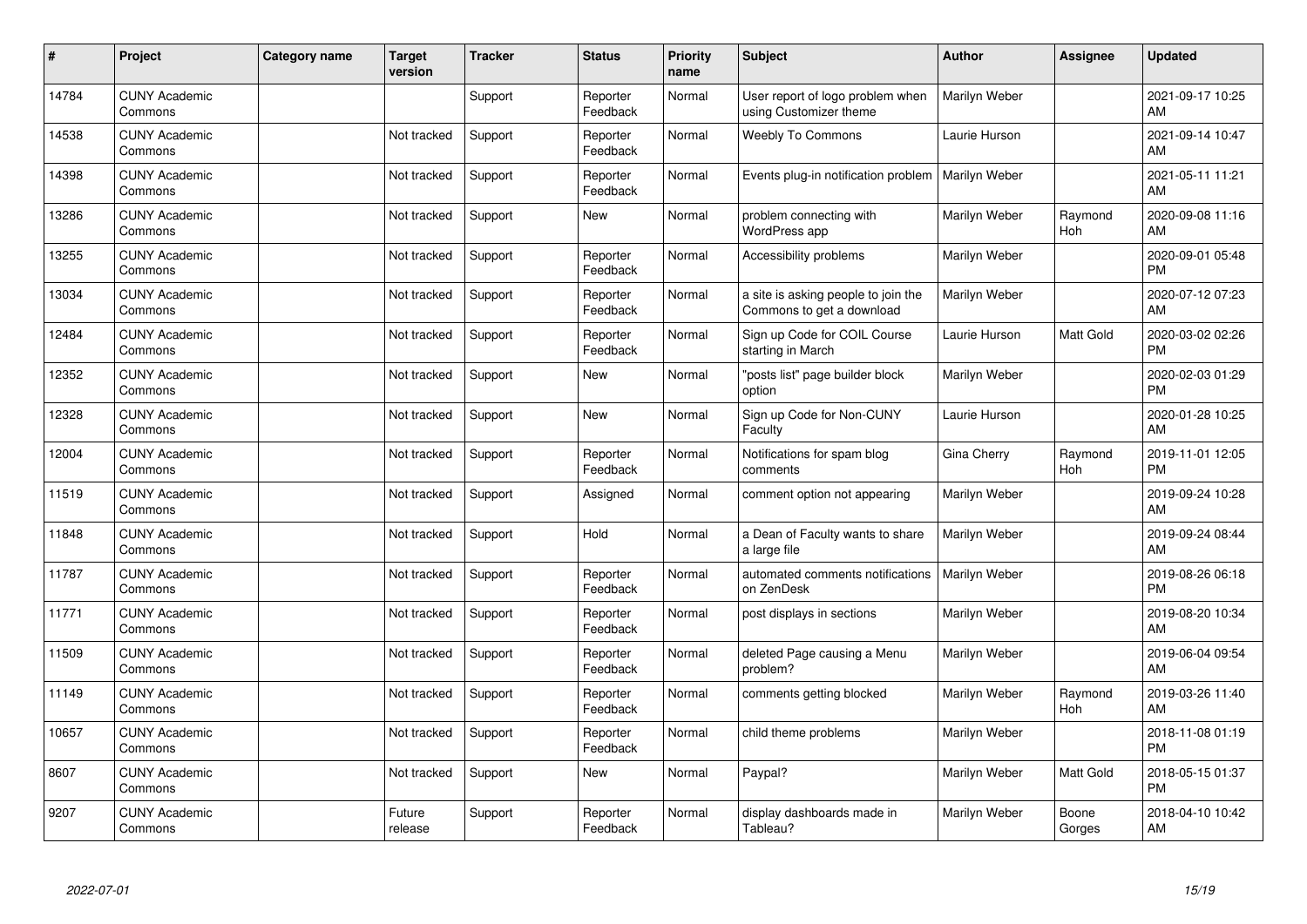| $\#$  | Project                         | <b>Category name</b>      | Target<br>version | <b>Tracker</b> | <b>Status</b>        | Priority<br>name | <b>Subject</b>                                                    | <b>Author</b>    | <b>Assignee</b>  | <b>Updated</b>                |
|-------|---------------------------------|---------------------------|-------------------|----------------|----------------------|------------------|-------------------------------------------------------------------|------------------|------------------|-------------------------------|
| 10839 | <b>CUNY Academic</b><br>Commons | About page                | Not tracked       | Support        | <b>New</b>           | Normal           | <b>Mission Statement Needs</b><br>Revision                        | scott voth       | Matt Gold        | 2018-12-26 10:58<br>AM        |
| 4070  | <b>CUNY Academic</b><br>Commons | Analytics                 | Not tracked       | Support        | Assigned             | Normal           | Request for JITP site analytics                                   | <b>Matt Gold</b> | Seth Persons     | 2016-02-23 03:09<br><b>PM</b> |
| 12350 | <b>CUNY Academic</b><br>Commons | <b>Blogs (BuddyPress)</b> | Not tracked       | Support        | Reporter<br>Feedback | Normal           | URL creation problem                                              | Marilyn Weber    |                  | 2020-02-03 11:27<br>AM        |
| 14994 | <b>CUNY Academic</b><br>Commons | cdev.gc.cuny.edu          | Not tracked       | Support        | In Progress          | Normal           | Clear Cache on CDEV                                               | scott voth       | Raymond<br>Hoh   | 2021-12-07 03:51<br><b>PM</b> |
| 11493 | <b>CUNY Academic</b><br>Commons | Domain Mapping            | Not tracked       | Support        | Reporter<br>Feedback | Normal           | Domain Mapping Request - Talia<br>Schaffer                        | scott voth       | <b>Matt Gold</b> | 2019-08-06 08:39<br>AM        |
| 10982 | <b>CUNY Academic</b><br>Commons | Domain Mapping            | Not tracked       | Support        | Reporter<br>Feedback | Normal           | <b>CNAME</b> question                                             | scott voth       |                  | 2019-01-22 04:29<br><b>PM</b> |
| 11883 | <b>CUNY Academic</b><br>Commons | Help/Codex                | Not tracked       | Support        | <b>New</b>           | Normal           | Need Embedding Help Page<br>Update (Tableau)                      | Anthony Wheeler  | scott voth       | 2019-09-24 08:49<br>AM        |
| 12382 | <b>CUNY Academic</b><br>Commons | Membership                | Not tracked       | Support        | <b>New</b>           | Normal           | Email request change                                              | Marilyn Weber    | Marilyn<br>Weber | 2020-02-06 12:56<br><b>PM</b> |
| 11496 | <b>CUNY Academic</b><br>Commons | <b>Public Portfolio</b>   | 1.15.2            | Support        | New                  | Normal           | Replace Twitter Icon on Member<br>Portfolio page                  | scott voth       | Boone<br>Gorges  | 2019-06-06 01:03<br><b>PM</b> |
| 12247 | <b>CUNY Academic</b><br>Commons | Publicity                 | Not tracked       | Support        | New                  | Normal           | <b>Screenshot of First Commons</b><br>Homepage                    | scott voth       | scott voth       | 2020-01-14 12:08<br><b>PM</b> |
| 10273 | <b>CUNY Academic</b><br>Commons | Registration              | Not tracked       | Support        | Reporter<br>Feedback | Normal           | users combining CF and campus<br>address                          | Marilyn Weber    |                  | 2019-09-18 10:58<br>AM        |
| 9729  | <b>CUNY Academic</b><br>Commons | <b>SEO</b>                | Not tracked       | Support        | <b>New</b>           | Normal           | 503 Errors showing on<br>newlaborforum.cuny.edu                   | Diane Krauthamer | Raymond<br>Hoh   | 2018-05-22 04:48<br><b>PM</b> |
| 13975 | <b>CUNY Academic</b><br>Commons | Social Paper              | Not tracked       | Support        | Reporter<br>Feedback | Normal           | can't approve comments on Social<br>Paper paper                   | Marilyn Weber    |                  | 2021-02-12 09:33<br>AM        |
| 9941  | <b>CUNY Academic</b><br>Commons | Wiki                      | Not tracked       | Support        | Assigned             | Normal           | Wiki functionality                                                | <b>Matt Gold</b> | Boone<br>Gorges  | 2018-06-26 10:57<br>AM        |
| 11386 | <b>CUNY Academic</b><br>Commons | WordPress - Media         | Not tracked       | Support        | Reporter<br>Feedback | Normal           | disappearing images                                               | scott voth       | Boone<br>Gorges  | 2019-05-14 10:32<br>AM        |
| 11449 | <b>CUNY Academic</b><br>Commons | WordPress - Media         | Not tracked       | Support        | Reporter<br>Feedback | Normal           | Cloning Media Library for JITP<br>from Staging to Production Site | Patrick DeDauw   | Boone<br>Gorges  | 2019-05-13 12:00<br><b>PM</b> |
| 15767 | <b>CUNY Academic</b><br>Commons | WordPress (misc)          |                   | Support        | New                  | Normal           | Site loading slowly                                               | scott voth       | Boone<br>Gorges  | 2022-04-04 08:56<br><b>PM</b> |
| 14983 | <b>CUNY Academic</b><br>Commons | WordPress (misc)          | Not tracked       | Support        | Reporter<br>Feedback | Normal           | "Read More" tag not working                                       | Rebecca Krisel   | Raymond<br>Hoh   | 2021-11-23 01:17<br><b>PM</b> |
| 14074 | CUNY Academic<br>Commons        | WordPress (misc)          | Not tracked       | Support        | Reporter<br>Feedback | Normal           | page password protection problem                                  | Marilyn Weber    |                  | 2021-03-02 11:03<br>AM        |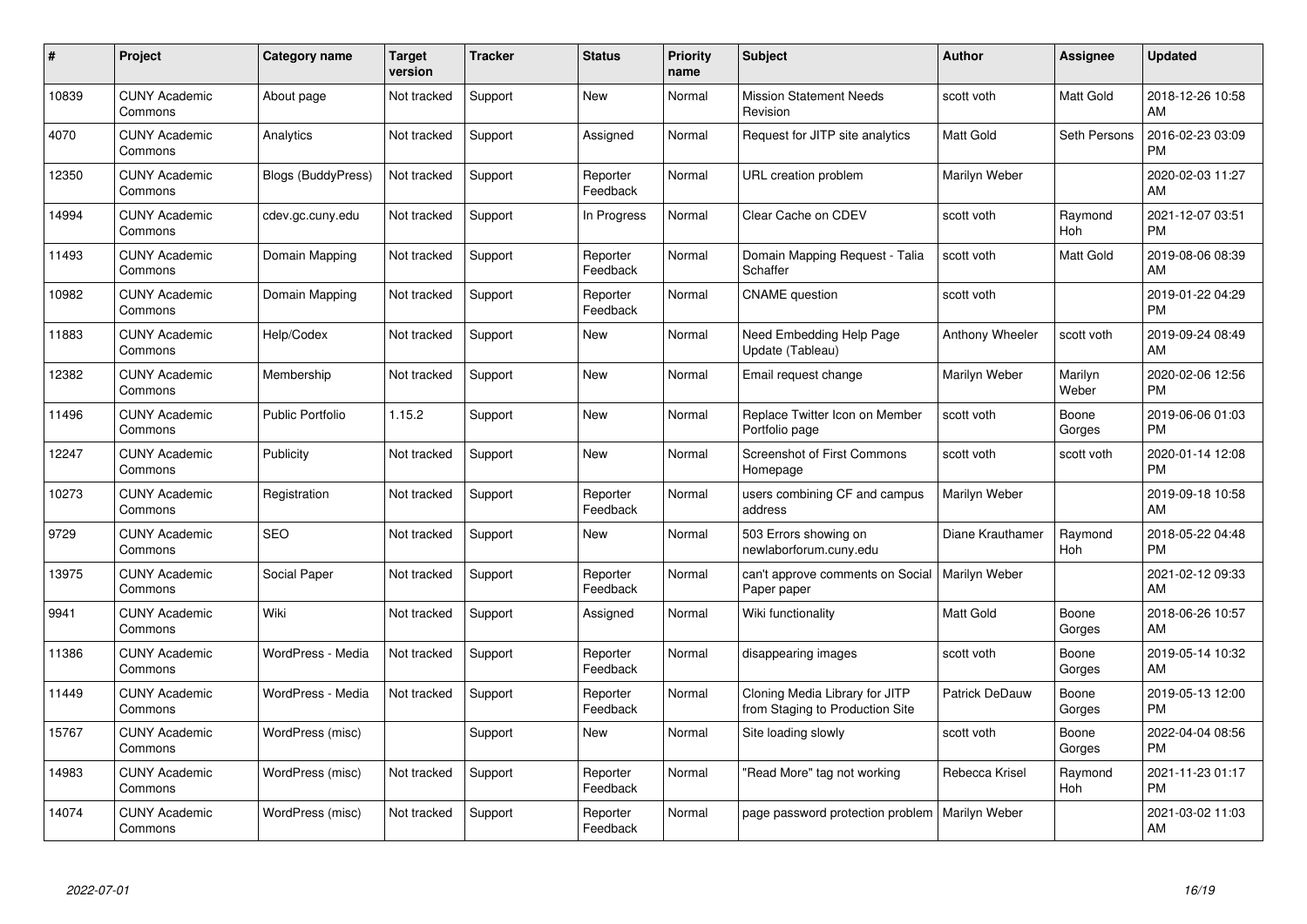| $\pmb{\#}$ | <b>Project</b>                  | <b>Category name</b>     | <b>Target</b><br>version | <b>Tracker</b> | <b>Status</b>        | <b>Priority</b><br>name | <b>Subject</b>                                                                            | <b>Author</b>    | Assignee            | <b>Updated</b>                |
|------------|---------------------------------|--------------------------|--------------------------|----------------|----------------------|-------------------------|-------------------------------------------------------------------------------------------|------------------|---------------------|-------------------------------|
| 11624      | <b>CUNY Academic</b><br>Commons | WordPress (misc)         | Not tracked              | Support        | <b>New</b>           | Normal                  | Change pages into posts or swap<br>database for a Commons site?                           | Stephen Klein    | Raymond<br>Hoh      | 2019-07-09 11:04<br>AM        |
| 636        | <b>CUNY Academic</b><br>Commons | WordPress (misc)         | Not tracked              | Support        | Assigned             | Normal                  | Create Lynda.com-like Table of<br><b>Contents for Prospective Tutorial</b><br>Screencasts | Matt Gold        | scott voth          | 2016-02-23 03:12<br><b>PM</b> |
| 2175       | <b>CUNY Academic</b><br>Commons | WordPress (misc)         | Not tracked              | Support        | Assigned             | Normal                  | Subscibe 2 vs. Jetpack<br>subscription options                                            | local admin      | Matt Gold           | 2016-01-26 04:58<br><b>PM</b> |
| 13946      | <b>CUNY Academic</b><br>Commons | <b>WordPress Plugins</b> | 2.1.0                    | Support        | Assigned             | Normal                  | <b>Custom Embed handler For</b><br>OneDrive files                                         | scott voth       | Raymond<br>Hoh      | 2022-05-26 10:46<br>AM        |
| 12741      | <b>CUNY Academic</b><br>Commons | <b>WordPress Plugins</b> | Not tracked              | Support        | Reporter<br>Feedback | Normal                  | Tableau Public Viz Block                                                                  | Marilyn Weber    | Raymond<br>Hoh      | 2020-05-12 11:00<br>AM        |
| 11788      | <b>CUNY Academic</b><br>Commons | <b>WordPress Plugins</b> | Future<br>release        | Support        | Reporter<br>Feedback | Normal                  | Plugin Request - Browse Aloud                                                             | scott voth       |                     | 2019-09-24 08:42<br>AM        |
| 11545      | <b>CUNY Academic</b><br>Commons | <b>WordPress Plugins</b> | Not tracked              | Support        | <b>New</b>           | Normal                  | Twitter searches in WordPress                                                             | Gina Cherry      | Matt Gold           | 2019-09-23 01:03<br><b>PM</b> |
| 9211       | <b>CUNY Academic</b><br>Commons | <b>WordPress Plugins</b> | Future<br>release        | Support        | Reporter<br>Feedback | Normal                  | Auto-Role Setting in Forum Plugin<br>Causing Some Confusion                               | Luke Waltzer     | Boone<br>Gorges     | 2018-03-13 11:44<br>AM        |
| 5826       | <b>CUNY Academic</b><br>Commons | <b>WordPress Plugins</b> | Future<br>release        | Support        | Reporter<br>Feedback | Normal                  | <b>Remove Subscription Options</b><br>plugin from directory                               | Sarah Morgano    | Sarah<br>Morgano    | 2016-10-21 04:14<br><b>PM</b> |
| 14911      | <b>CUNY Academic</b><br>Commons | <b>WordPress Themes</b>  | Not tracked              | Support        | <b>New</b>           | Normal                  | Twentytwentyone theme                                                                     | Marilyn Weber    |                     | 2021-10-28 10:37<br>AM        |
| 3492       | <b>CUNY Academic</b><br>Commons | <b>WordPress Themes</b>  | Future<br>release        | Support        | Assigned             | Normal                  | Add CBOX theme to the<br>Commons                                                          | scott voth       | Raymond<br>Hoh      | 2014-10-08 05:55<br><b>PM</b> |
| 4986       | <b>CUNY Academic</b><br>Commons | ZenDesk                  | Not tracked              | Support        | Assigned             | Normal                  | Prepare documentation for<br>Zendesk re web widget                                        | <b>Matt Gold</b> | Samantha<br>Raddatz | 2016-02-25 03:09<br><b>PM</b> |
| 2666       | <b>CUNY Academic</b><br>Commons | About page               | Not tracked              | Documentation  | Assigned             | Normal                  | <b>Update About Text</b>                                                                  | Chris Stein      | Luke Waltzer        | 2016-03-04 11:19<br>AM        |
| 3524       | <b>CUNY Academic</b><br>Commons | Documentation            | Not tracked              | Documentation  | Assigned             | Normal                  | Post describing all you can do<br>when starting up a new blog/group                       | Matt Gold        | scott voth          | 2014-10-04 12:56<br><b>PM</b> |
| 12392      | <b>CUNY Academic</b><br>Commons | Help/Codex               | Not tracked              | Documentation  | New                  | Normal                  | <b>Updates to Common Commons</b><br>Questions on Help Page                                | scott voth       | Margaret<br>Galvan  | 2020-02-11 10:53<br>AM        |
| 3565       | <b>CUNY Academic</b><br>Commons | My Commons               | Not tracked              | Documentation  | <b>New</b>           | Normal                  | Load Newest inconsistencies                                                               | Chris Stein      | scott voth          | 2015-11-09 01:16<br><b>PM</b> |
| 8666       | <b>CUNY Academic</b><br>Commons | Teaching                 | Not tracked              | Documentation  | Assigned             | Normal                  | Create Teaching on the Commons   Matt Gold<br>Resource Page                               |                  | Laurie Hurson       | 2019-09-23 03:16<br><b>PM</b> |
| 9015       | <b>CUNY Academic</b><br>Commons | Groups (misc)            | Not tracked              | Outreach       | Assigned             | Normal                  | Email group admins the email<br>addresses of their groups                                 | Matt Gold        | Matt Gold           | 2018-01-02 09:54<br>AM        |
| 3369       | <b>CUNY Academic</b><br>Commons | Reply By Email           | Not tracked              | Outreach       | Hold                 | Normal                  | Release reply by email to WP<br>plugin directory                                          | <b>Matt Gold</b> | Raymond<br>Hoh      | 2016-03-01 12:46<br><b>PM</b> |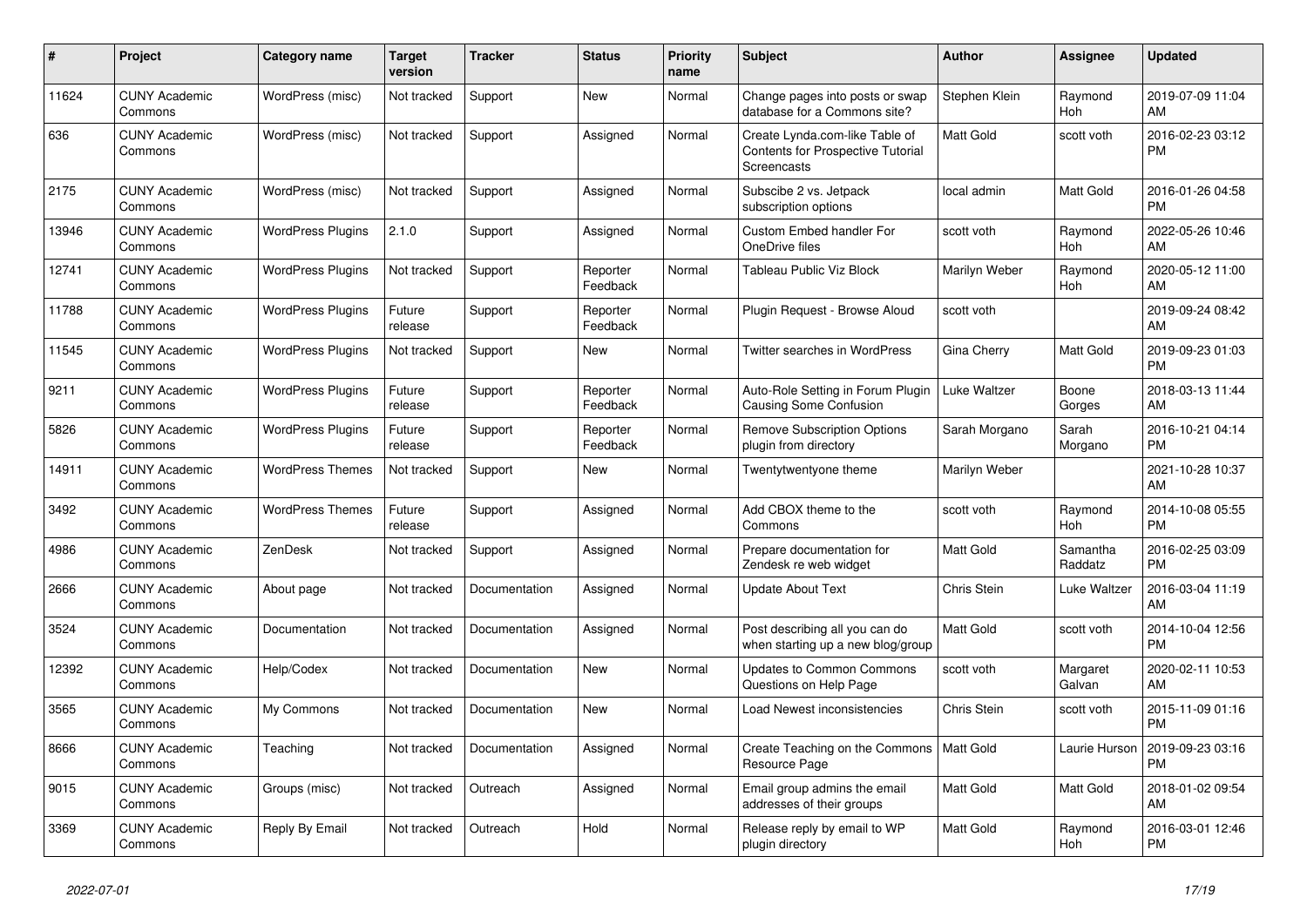| #     | Project                         | <b>Category name</b>   | <b>Target</b><br>version | <b>Tracker</b> | <b>Status</b>        | <b>Priority</b><br>name | <b>Subject</b>                                                                       | <b>Author</b>    | <b>Assignee</b>     | <b>Updated</b>                |
|-------|---------------------------------|------------------------|--------------------------|----------------|----------------------|-------------------------|--------------------------------------------------------------------------------------|------------------|---------------------|-------------------------------|
| 14504 | <b>CUNY Academic</b><br>Commons |                        | Not tracked              | Publicity      | Reporter<br>Feedback | Normal                  | Adding showcases to home page<br>menu                                                | Laurie Hurson    | Boone<br>Gorges     | 2022-01-19 03:26<br><b>PM</b> |
| 14475 | <b>CUNY Academic</b><br>Commons |                        | Not tracked              | Publicity      | New                  | Normal                  | <b>OER Showcase Page</b>                                                             | Laurie Hurson    | Laurie Hurson       | 2021-09-14 10:46<br>AM        |
| 11393 | <b>CUNY Academic</b><br>Commons |                        | Not tracked              | Publicity      | <b>New</b>           | Normal                  | After 1.15 release, ceate a hero<br>slide and post about adding a site<br>to a group | scott voth       | Patrick<br>Sweeney  | 2019-05-14 10:32<br>AM        |
| 6665  | <b>CUNY Academic</b><br>Commons |                        | Not tracked              | Publicity      | New                  | Normal                  | Dead Link in 1.10 announcement<br>post                                               | Paige Dupont     | Stephen Real        | 2016-12-01 03:11<br><b>PM</b> |
| 5298  | <b>CUNY Academic</b><br>Commons |                        | Not tracked              | Publicity      | New                  | Normal                  | Survey Pop-Up Text                                                                   | Samantha Raddatz | Samantha<br>Raddatz | 2016-03-22 12:27<br><b>PM</b> |
| 2612  | <b>CUNY Academic</b><br>Commons |                        | Not tracked              | Publicity      | Assigned             | Normal                  | Pinterest site for the Commons                                                       | local admin      | Sarah<br>Morgano    | 2016-03-04 11:19<br>AM        |
| 6014  | <b>CUNY Academic</b><br>Commons | Publicity              | Future<br>release        | Publicity      | Reporter<br>Feedback | Normal                  | Google search listing                                                                | Matt Gold        | Boone<br>Gorges     | 2016-09-21 03:48<br><b>PM</b> |
| 3510  | <b>CUNY Academic</b><br>Commons | Publicity              | 1.7                      | Publicity      | Assigned             | Normal                  | Post on the News Blog re: 'My<br>Commons'                                            | Micki Kaufman    | Sarah<br>Morgano    | 2014-10-15 11:18<br><b>AM</b> |
| 3511  | <b>CUNY Academic</b><br>Commons | Publicity              | 1.7                      | Publicity      | Assigned             | Normal                  | Social media for 1.7                                                                 | Micki Kaufman    | Sarah<br>Morgano    | 2014-10-14 03:32<br><b>PM</b> |
| 3509  | <b>CUNY Academic</b><br>Commons | Publicity              | 1.7                      | Publicity      | New                  | Normal                  | Create 1.7 digital signage imagery                                                   | Micki Kaufman    | Marilyn<br>Weber    | 2014-10-01 12:40<br><b>PM</b> |
| 3506  | <b>CUNY Academic</b><br>Commons | Publicity              | 1.7                      | Publicity      | New                  | Normal                  | Prepare 1.7 email messaging                                                          | Micki Kaufman    | Micki<br>Kaufman    | 2014-10-01 12:36<br><b>PM</b> |
| 4235  | <b>CUNY Academic</b><br>Commons |                        | Not tracked              | Design/UX      | Assigned             | Normal                  | Explore user experience around<br>comments on forum topics vs docs                   | <b>Matt Gold</b> | Samantha<br>Raddatz | 2015-07-21 10:23<br>AM        |
| 15210 | <b>CUNY Academic</b><br>Commons | Analytics              | Not tracked              | Design/UX      | New                  | Normal                  | Google Analytics improvements                                                        | Colin McDonald   | Boone<br>Gorges     | 2022-05-24 10:47<br>AM        |
| 7624  | <b>CUNY Academic</b><br>Commons | BuddyPress (misc)      | Future<br>release        | Design/UX      | New                  | Normal                  | <b>BP Notifications</b>                                                              | Luke Waltzer     | Paige Dupont        | 2017-02-08 10:43<br><b>PM</b> |
| 4226  | <b>CUNY Academic</b><br>Commons | <b>BuddyPress Docs</b> | Future<br>release        | Design/UX      | New                  | Normal                  | Add option to connect a Doc with<br>a Group                                          | Samantha Raddatz | Samantha<br>Raddatz | 2015-09-09 04:08<br><b>PM</b> |
| 4027  | <b>CUNY Academic</b><br>Commons | Commons In A Box       | Not tracked              | Design/UX      | Assigned             | Normal                  | Usability review of CBOX update<br>procedures                                        | <b>Matt Gold</b> | Samantha<br>Raddatz | 2015-05-11 06:36<br><b>PM</b> |
| 10439 | <b>CUNY Academic</b><br>Commons | Design                 | 2.1.0                    | Design/UX      | <b>New</b>           | Normal                  | Create Style Guide for Commons                                                       | Sonja Leix       | Sara Cannon         | 2022-06-28 01:43<br><b>PM</b> |
| 860   | <b>CUNY Academic</b><br>Commons | Design                 | Future<br>release        | Design/UX      | Assigned             | Normal                  | <b>Standardize Button Treatment</b><br>Across the Commons                            | Chris Stein      | Chris Stein         | 2014-05-01 09:45<br>AM        |
| 4225  | <b>CUNY Academic</b><br>Commons | DiRT Integration       | Future<br>release        | Design/UX      | <b>New</b>           | Normal                  | Add information to DIRT page (in<br>Create a Group)                                  | Samantha Raddatz | Matt Gold           | 2015-06-26 03:14<br><b>PM</b> |